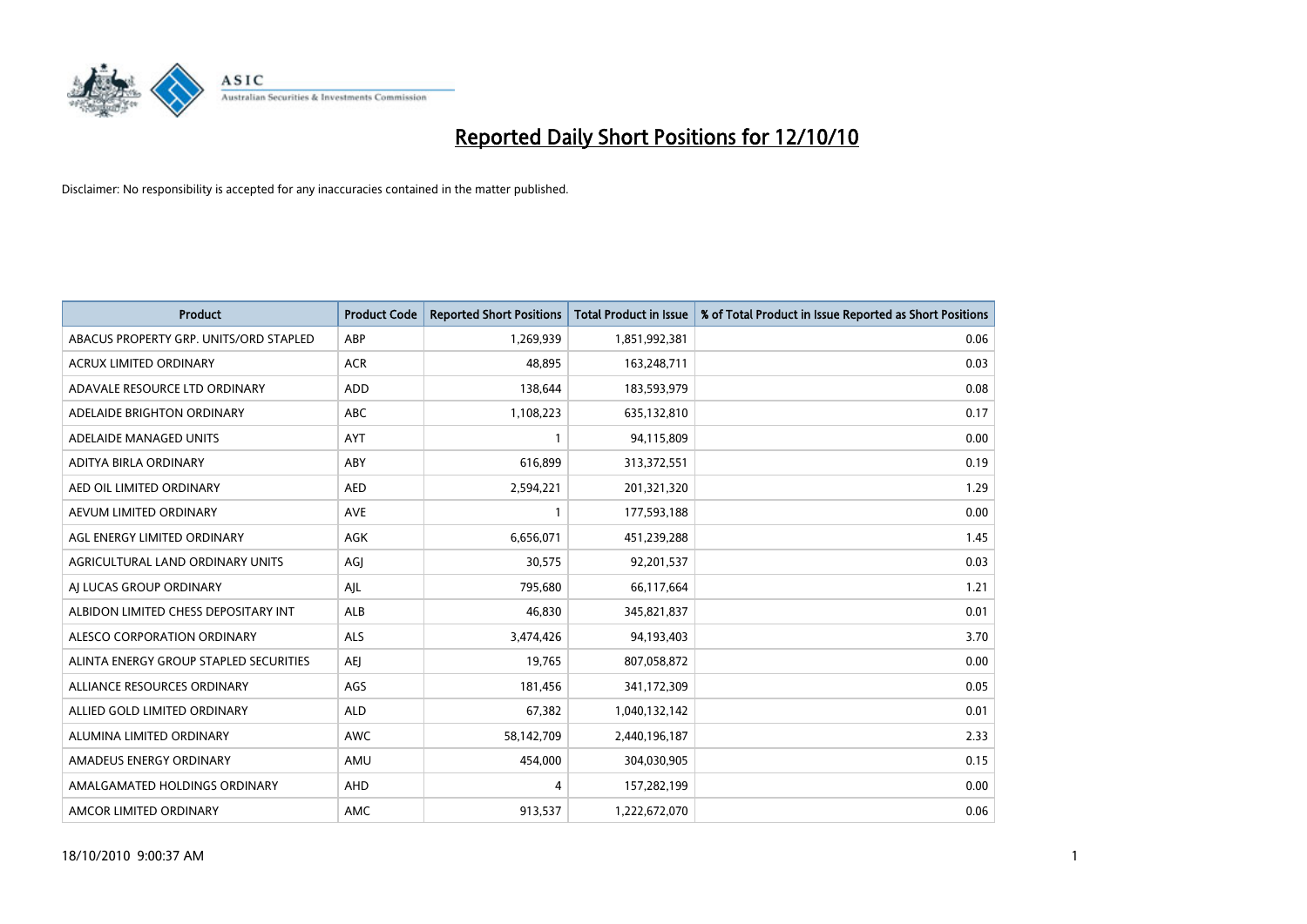

| <b>Product</b>                          | <b>Product Code</b> | <b>Reported Short Positions</b> | Total Product in Issue | % of Total Product in Issue Reported as Short Positions |
|-----------------------------------------|---------------------|---------------------------------|------------------------|---------------------------------------------------------|
| AMP LIMITED ORDINARY                    | AMP                 | 24,816,462                      | 2,071,925,423          | 1.16                                                    |
| AMPELLA MINING ORDINARY                 | <b>AMX</b>          | 28.097                          | 198,225,108            | 0.01                                                    |
| ANDEAN RESOURCES LTD ORDINARY           | <b>AND</b>          | 114,994                         | 548,450,367            | 0.01                                                    |
| ANSELL LIMITED ORDINARY                 | <b>ANN</b>          | 1,235,242                       | 132,894,402            | 0.93                                                    |
| ANTARES ENERGY LTD ORDINARY             | <b>AZZ</b>          | 115,030                         | 299,333,110            | 0.03                                                    |
| ANZ BANKING GRP LTD ORDINARY            | ANZ                 | 9,439,686                       | 2,559,643,569          | 0.34                                                    |
| APA GROUP STAPLED SECURITIES            | <b>APA</b>          | 5,125,019                       | 551,689,118            | 0.93                                                    |
| APEX MINERALS NL ORDINARY               | <b>AXM</b>          | 885,146                         | 3,567,819,909          | 0.02                                                    |
| APN EUROPEAN RETAIL UNITS STAPLED SEC.  | <b>AEZ</b>          | 11,832                          | 544,910,660            | 0.00                                                    |
| APN NEWS & MEDIA ORDINARY               | <b>APN</b>          | 12,238,453                      | 606,084,019            | 2.02                                                    |
| APOLLO GAS LIMITED ORDINARY             | <b>AZO</b>          | 71,180                          | 90,400,136             | 0.08                                                    |
| AQUARIUS PLATINUM. ORDINARY             | <b>AOP</b>          | 7,835,561                       | 463,231,008            | 1.69                                                    |
| AQUILA RESOURCES ORDINARY               | <b>AQA</b>          | 1,259,454                       | 322,862,186            | 0.36                                                    |
| ARAFURA RESOURCE LTD ORDINARY           | <b>ARU</b>          | 691.374                         | 290,640,342            | 0.23                                                    |
| ARDENT LEISURE GROUP STAPLED SECURITIES | AAD                 | 886,517                         | 312,836,274            | 0.28                                                    |
| ARGO INVESTMENTS ORDINARY               | <b>ARG</b>          |                                 | 607,927,445            | 0.00                                                    |
| ARISTOCRAT LEISURE ORDINARY             | <b>ALL</b>          | 25,810,594                      | 533,983,910            | 4.81                                                    |
| ASCIANO GROUP STAPLED SECURITIES        | <b>AIO</b>          | 19,266,332                      | 2,926,103,883          | 0.64                                                    |
| ASG GROUP LIMITED ORDINARY              | <b>ASZ</b>          | 54,870                          | 151,836,046            | 0.03                                                    |
| ASPEN GROUP ORD/UNITS STAPLED           | <b>APZ</b>          | 908.508                         | 583,934,711            | 0.15                                                    |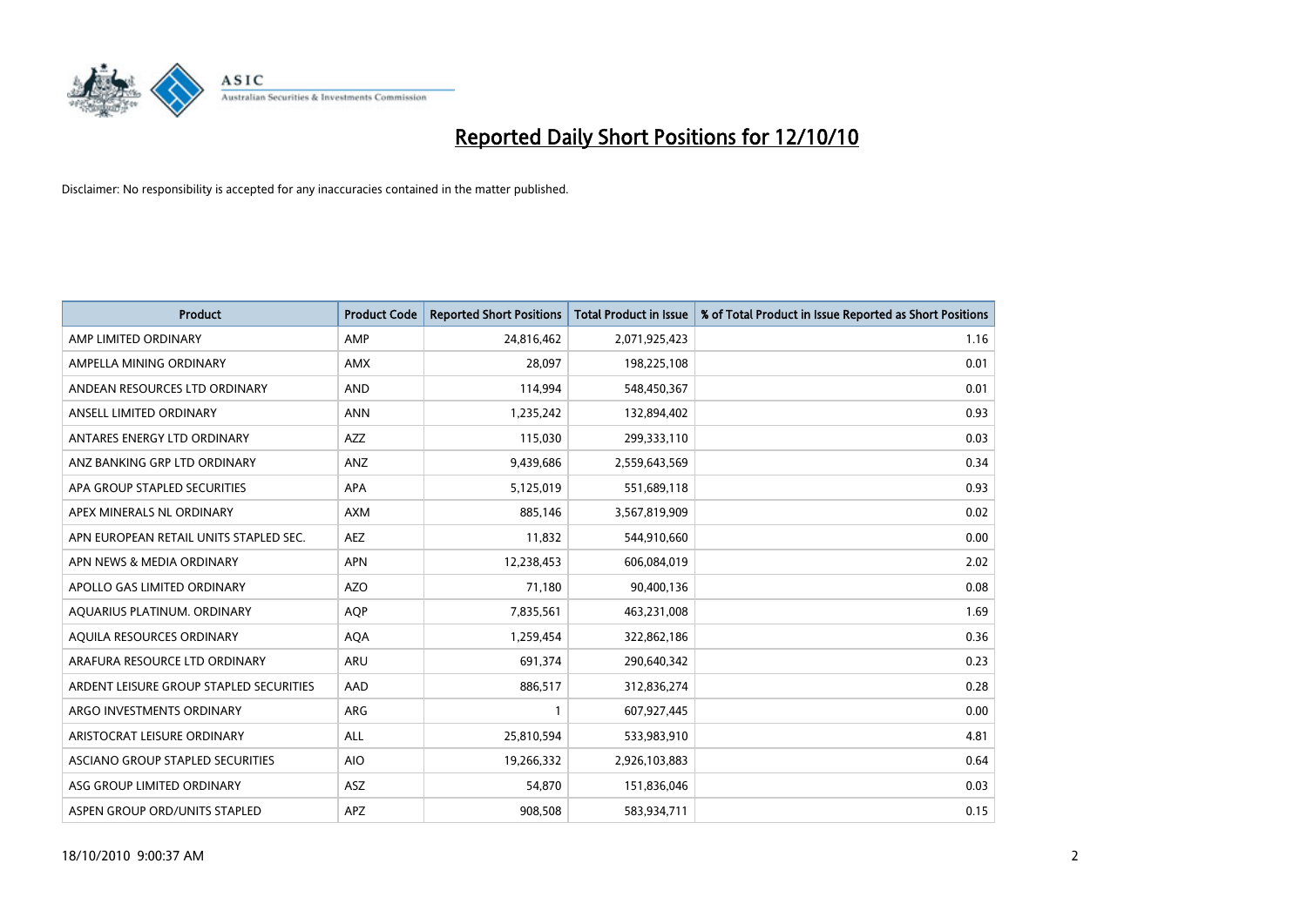

| <b>Product</b>                          | <b>Product Code</b> | <b>Reported Short Positions</b> | <b>Total Product in Issue</b> | % of Total Product in Issue Reported as Short Positions |
|-----------------------------------------|---------------------|---------------------------------|-------------------------------|---------------------------------------------------------|
| <b>ASTON RES LTD ORDINARY</b>           | <b>AZT</b>          | 2.039                           | 204,527,604                   | 0.00                                                    |
| ASTRO JAP PROP GROUP STAPLED SECURITIES | AJA                 | 260,838                         | 508,212,161                   | 0.05                                                    |
| ASX LIMITED ORDINARY                    | <b>ASX</b>          | 4,146,063                       | 175,136,729                   | 2.35                                                    |
| ATLAS IRON LIMITED ORDINARY             | <b>AGO</b>          | 5,197,430                       | 540,009,119                   | 0.94                                                    |
| AUCKLAND INTERNATION ORDINARY           | AIA                 | 54                              | 1,310,392,831                 | 0.00                                                    |
| <b>AURORA OIL &amp; GAS ORDINARY</b>    | <b>AUT</b>          | 176,898                         | 278,365,342                   | 0.05                                                    |
| AUSDRILL LIMITED ORDINARY               | <b>ASL</b>          | 11,798                          | 261,820,159                   | 0.00                                                    |
| AUSENCO LIMITED ORDINARY                | <b>AAX</b>          | 4,613,284                       | 122,427,576                   | 3.78                                                    |
| AUSTAL LIMITED ORDINARY                 | ASB                 | 266,430                         | 188,069,638                   | 0.13                                                    |
| <b>AUSTAR UNITED ORDINARY</b>           | <b>AUN</b>          | 14,904,770                      | 1,271,329,063                 | 1.16                                                    |
| AUSTBROKERS HOLDINGS ORDINARY           | <b>AUB</b>          | 2                               | 52,736,987                    | 0.00                                                    |
| AUSTEREO GROUP LTD. ORDINARY            | <b>AEO</b>          | 29,692                          | 344,783,708                   | 0.01                                                    |
| AUSTIN ENGINEERING ORDINARY             | ANG                 | 2,417                           | 71,314,403                    | 0.00                                                    |
| AUSTRALAND PROPERTY STAPLED SECURITY    | <b>ALZ</b>          | 144,135                         | 576,837,197                   | 0.03                                                    |
| AUSTRALIAN AGRICULT, ORDINARY           | <b>AAC</b>          | 4,354,885                       | 264,264,459                   | 1.64                                                    |
| <b>AUSTRALIAN EDUCATION UNITS</b>       | <b>AEU</b>          | 625,000                         | 134,973,383                   | 0.46                                                    |
| AUSTRALIAN FOUNDAT. ORDINARY            | AFI                 | 784                             | 1,013,151,345                 | 0.00                                                    |
| AUSTRALIAN INFRASTR. UNITS/ORDINARY     | <b>AIX</b>          | 166,808                         | 620,733,944                   | 0.02                                                    |
| AUSTRALIAN MINES LTD ORDINARY           | <b>AUZ</b>          | 1,400,000                       | 6,981,662,168                 | 0.02                                                    |
| AUSTRALIAN PHARM. ORDINARY              | API                 | 987,922                         | 488,115,883                   | 0.19                                                    |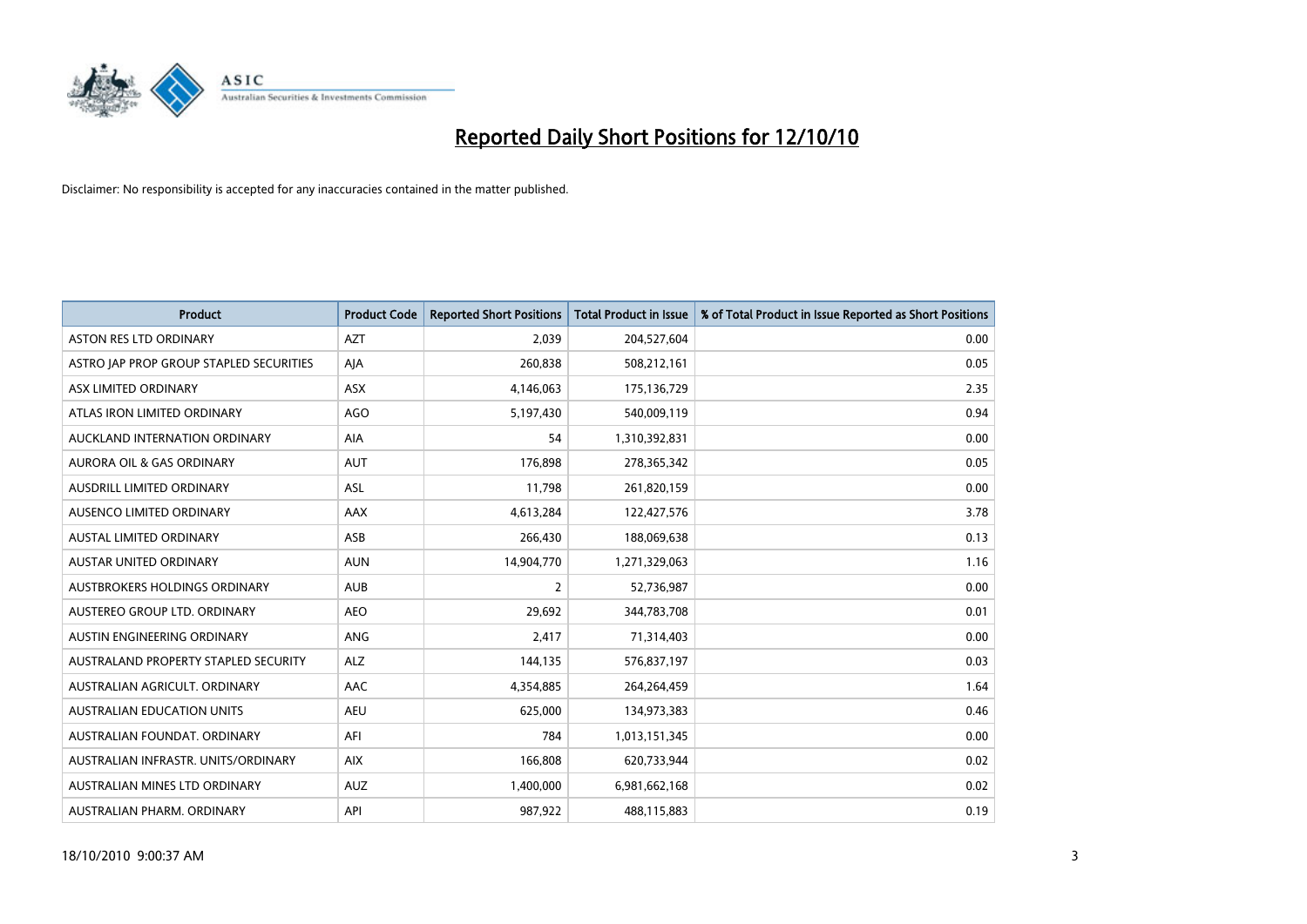

| <b>Product</b>                       | <b>Product Code</b> | <b>Reported Short Positions</b> | <b>Total Product in Issue</b> | % of Total Product in Issue Reported as Short Positions |
|--------------------------------------|---------------------|---------------------------------|-------------------------------|---------------------------------------------------------|
| AVEXA LIMITED ORDINARY               | <b>AVX</b>          | 243.657                         | 847,688,779                   | 0.03                                                    |
| AVOCA RESOURCES ORDINARY             | <b>AVO</b>          | 1,004,449                       | 302,379,660                   | 0.32                                                    |
| AWB LIMITED ORDINARY                 | AWB                 | 3,005,378                       | 817,304,356                   | 0.36                                                    |
| AWE LIMITED ORDINARY                 | <b>AWE</b>          | 1,637,829                       | 521,871,941                   | 0.32                                                    |
| AXA ASIA PACIFIC ORDINARY            | <b>AXA</b>          | 5,950,331                       | 2,067,095,545                 | 0.28                                                    |
| BANK OF QUEENSLAND. ORDINARY         | <b>BOO</b>          | 2,396,084                       | 215,681,127                   | 1.10                                                    |
| <b>BANNERMAN RESOURCES ORDINARY</b>  | <b>BMN</b>          | 278.579                         | 201,710,934                   | 0.14                                                    |
| <b>BASS STRAIT OIL CO ORDINARY</b>   | <b>BAS</b>          | 1,482                           | 291,030,250                   | 0.00                                                    |
| <b>BATHURST RESOURCES ORDINARY</b>   | <b>BTU</b>          | 1,872,466                       | 227,787,892                   | 0.82                                                    |
| <b>BAUXITE RESOURCE LTD ORDINARY</b> | <b>BAU</b>          | 44,797                          | 234,379,896                   | 0.02                                                    |
| BEACH ENERGY LIMITED ORDINARY        | <b>BPT</b>          | 1,781,044                       | 1,098,548,140                 | 0.15                                                    |
| BEADELL RESOURCE LTD ORDINARY        | <b>BDR</b>          | 123,053                         | 621,937,828                   | 0.02                                                    |
| BENDIGO AND ADELAIDE ORDINARY        | <b>BEN</b>          | 3,425,345                       | 357,550,269                   | 0.96                                                    |
| <b>BENDIGO MINING LTD ORDINARY</b>   | <b>BDG</b>          | 14,009,173                      | 509,712,735                   | 2.75                                                    |
| BERKELEY RESOURCES ORDINARY          | <b>BKY</b>          | 5.787                           | 137,590,319                   | 0.00                                                    |
| <b>BHP BILLITON LIMITED ORDINARY</b> | <b>BHP</b>          | 25,538,171                      | 3,356,081,497                 | 0.72                                                    |
| <b>BILLABONG ORDINARY</b>            | <b>BBG</b>          | 6,198,361                       | 253,122,552                   | 2.45                                                    |
| <b>BIOTA HOLDINGS ORDINARY</b>       | <b>BTA</b>          | 1,671,828                       | 179,878,356                   | 0.93                                                    |
| <b>BISALLOY STEEL ORDINARY</b>       | <b>BIS</b>          | 84,480                          | 216,455,965                   | 0.04                                                    |
| BKI INVESTMENT LTD ORDINARY          | BKI                 | 508                             | 420,919,092                   | 0.00                                                    |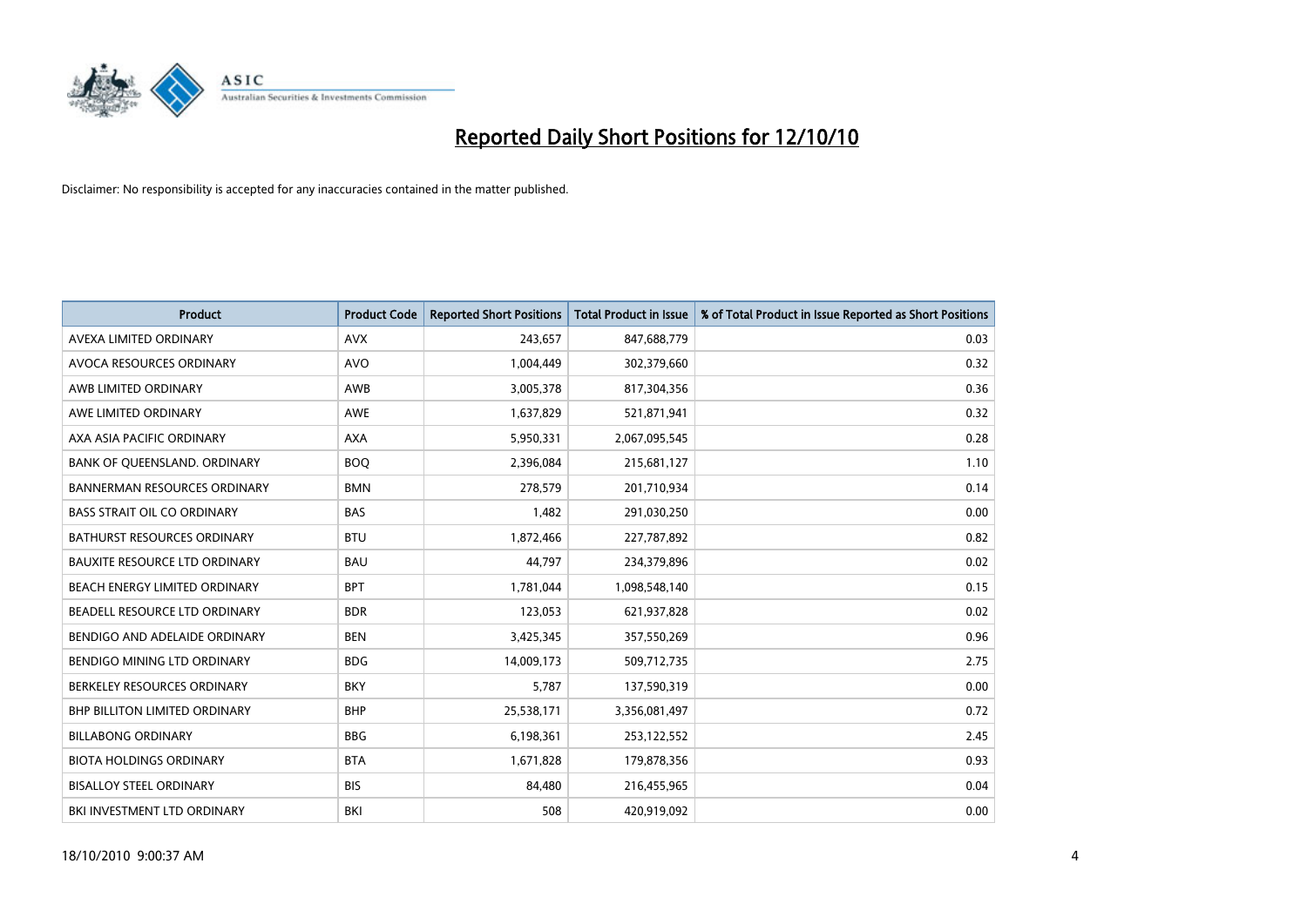

| <b>Product</b>                           | <b>Product Code</b> | <b>Reported Short Positions</b> | <b>Total Product in Issue</b> | % of Total Product in Issue Reported as Short Positions |
|------------------------------------------|---------------------|---------------------------------|-------------------------------|---------------------------------------------------------|
| <b>BLACKMORES LIMITED ORDINARY</b>       | <b>BKL</b>          | 29                              | 16,744,259                    | 0.00                                                    |
| <b>BLACKTHORN RESOURCES ORDINARY</b>     | <b>BTR</b>          | 35,848                          | 106,885,300                   | 0.03                                                    |
| <b>BLUESCOPE STEEL LTD ORDINARY</b>      | <b>BSL</b>          | 19,394,473                      | 1,823,324,017                 | 1.05                                                    |
| <b>BOART LONGYEAR ORDINARY</b>           | <b>BLY</b>          | 3,453,414                       | 461,163,412                   | 0.74                                                    |
| <b>BOOM LOGISTICS ORDINARY</b>           | <b>BOL</b>          | 337,999                         | 460,795,156                   | 0.07                                                    |
| <b>BORAL LIMITED, ORDINARY</b>           | <b>BLD</b>          | 20,112,924                      | 718,853,617                   | 2.78                                                    |
| BOTSWANA METALS LTD ORDINARY             | <b>BML</b>          | 7.000                           | 106,087,760                   | 0.01                                                    |
| <b>BOW ENERGY LIMITED ORDINARY</b>       | <b>BOW</b>          | 2,051,199                       | 280,607,187                   | 0.73                                                    |
| <b>BRADKEN LIMITED ORDINARY</b>          | <b>BKN</b>          | 654,088                         | 139,346,259                   | 0.46                                                    |
| <b>BRAMBLES LIMITED ORDINARY</b>         | <b>BXB</b>          | 13,111,344                      | 1,422,595,331                 | 0.91                                                    |
| <b>BREVILLE GROUP LTD ORDINARY</b>       | <b>BRG</b>          | 2,740                           | 129,515,322                   | 0.00                                                    |
| <b>BRICKWORKS LIMITED ORDINARY</b>       | <b>BKW</b>          | 36,205                          | 147,235,904                   | 0.02                                                    |
| <b>BROCKMAN RESOURCES ORDINARY</b>       | <b>BRM</b>          | 177,966                         | 141,588,151                   | 0.13                                                    |
| BT INVESTMENT MNGMNT ORDINARY            | <b>BTT</b>          | 543,614                         | 160,000,000                   | 0.34                                                    |
| <b>BUNNINGS WAREHOUSE ORDINARY UNITS</b> | <b>BWP</b>          | 517,101                         | 427,042,646                   | 0.12                                                    |
| <b>BURU ENERGY ORDINARY</b>              | <b>BRU</b>          | 171,612                         | 182,777,620                   | 0.09                                                    |
| <b>CABCHARGE AUSTRALIA ORDINARY</b>      | CAB                 | 1,337,952                       | 120,437,014                   | 1.10                                                    |
| CALTEX AUSTRALIA ORDINARY                | <b>CTX</b>          | 6,752,969                       | 270,000,000                   | 2.50                                                    |
| <b>CAMPBELL BROTHERS ORDINARY</b>        | CPB                 | 731,593                         | 63,517,495                    | 1.16                                                    |
| CAPE LAMBERT RES LTD ORDINARY            | <b>CFE</b>          | 359.897                         | 593,166,467                   | 0.06                                                    |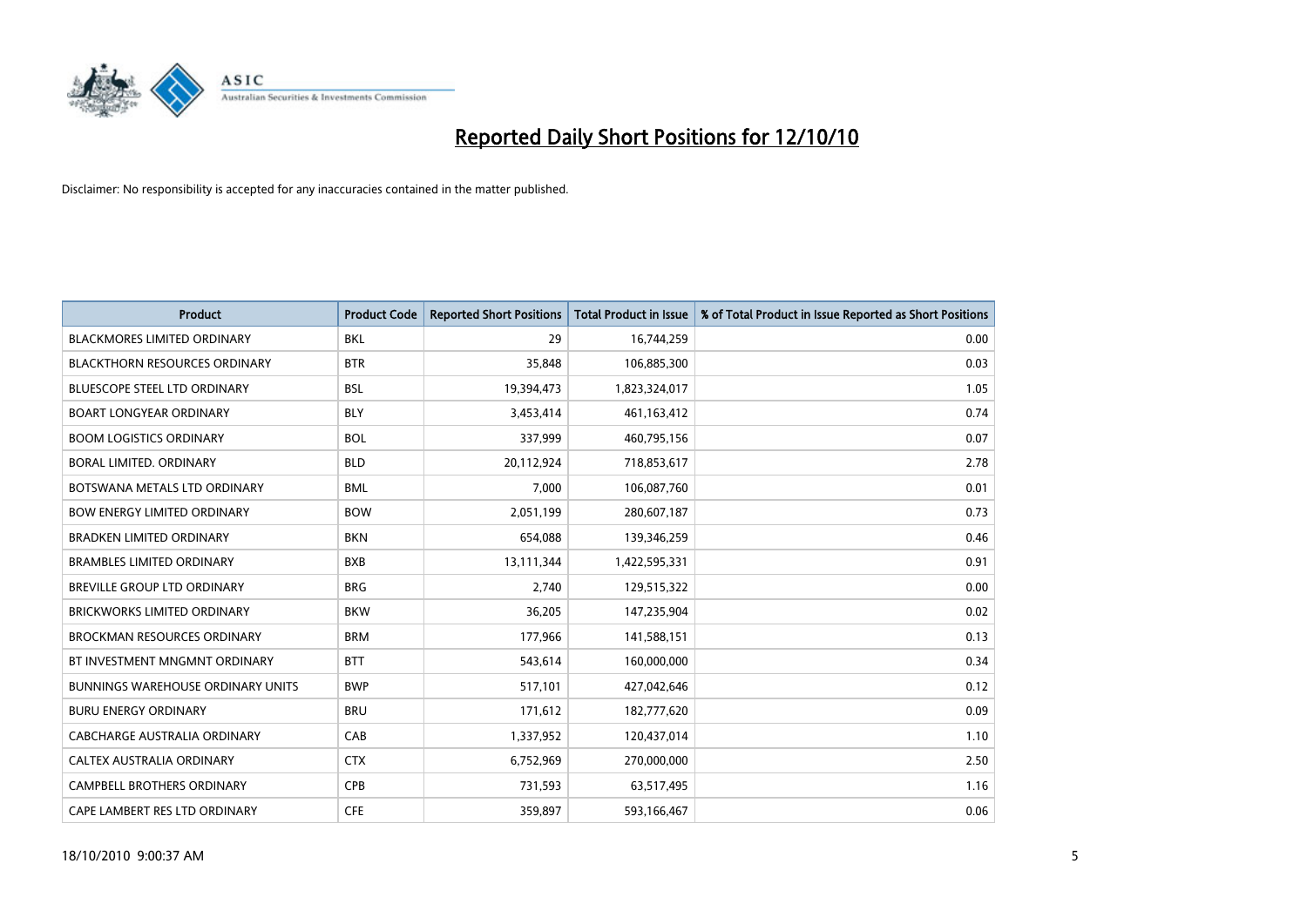

| <b>Product</b>                             | <b>Product Code</b> | <b>Reported Short Positions</b> | Total Product in Issue | % of Total Product in Issue Reported as Short Positions |
|--------------------------------------------|---------------------|---------------------------------|------------------------|---------------------------------------------------------|
| <b>CARBON ENERGY ORDINARY</b>              | <b>CNX</b>          | 560,314                         | 609,497,650            | 0.08                                                    |
| CARDNO LIMITED ORDINARY                    | CDD                 | 14,188                          | 105,599,600            | 0.01                                                    |
| CARNARVON PETROLEUM ORDINARY               | <b>CVN</b>          | 2,288,672                       | 686,759,634            | 0.33                                                    |
| CARNEGIE WAVE ENERGY ORDINARY              | <b>CWE</b>          | 83,000                          | 565,237,627            | 0.01                                                    |
| <b>CARPATHIAN RESOURCES ORDINARY</b>       | <b>CPN</b>          | 75,000                          | 265,533,501            | 0.03                                                    |
| CARPENTARIA EXP. LTD ORDINARY              | CAP                 | 9,777                           | 94,071,301             | 0.01                                                    |
| CARSALES.COM LTD ORDINARY                  | <b>CRZ</b>          | 966.949                         | 232,500,800            | 0.41                                                    |
| CASH CONVERTERS ORD/DIV ACCESS             | CCV                 | 68,191                          | 379,761,025            | 0.01                                                    |
| <b>CASPIAN OIL &amp; GAS ORDINARY</b>      | CIG                 | 50,000                          | 1,331,500,513          | 0.00                                                    |
| CATALPA RESOURCES ORDINARY                 | CAH                 | 148,170                         | 162,772,989            | 0.09                                                    |
| CEC GROUP LIMITED ORDINARY                 | <b>CEG</b>          | 1,750                           | 79,662,662             | 0.00                                                    |
| <b>CELLNET GROUP ORDINARY</b>              | <b>CLT</b>          | 1,342                           | 70,221,390             | 0.00                                                    |
| CENTENNIAL COAL ORDINARY                   | CEY                 | 413,634                         | 395,126,381            | 0.11                                                    |
| CENTRAL PETROLEUM ORDINARY                 | <b>CTP</b>          | 11,455                          | 982,297,842            | 0.00                                                    |
| <b>CENTRO PROPERTIES UNITS/ORD STAPLED</b> | <b>CNP</b>          | 324,031                         | 972,414,514            | 0.03                                                    |
| CENTRO RETAIL GROUP STAPLED SECURITIES     | <b>CER</b>          | 726,032                         | 2,286,399,424          | 0.03                                                    |
| <b>CERAMIC FUEL CELLS ORDINARY</b>         | <b>CFU</b>          | 138,346                         | 1,195,446,166          | 0.01                                                    |
| <b>CFS RETAIL PROPERTY UNITS</b>           | <b>CFX</b>          | 39,183,757                      | 2,820,392,571          | 1.38                                                    |
| <b>CHALLENGER DIV.PRO. STAPLED UNITS</b>   | <b>CDI</b>          | 26,782                          | 913,426,007            | 0.00                                                    |
| CHALLENGER F.S.G.LTD ORDINARY              | CGF                 | 9,779,314                       | 502,653,232            | 1.93                                                    |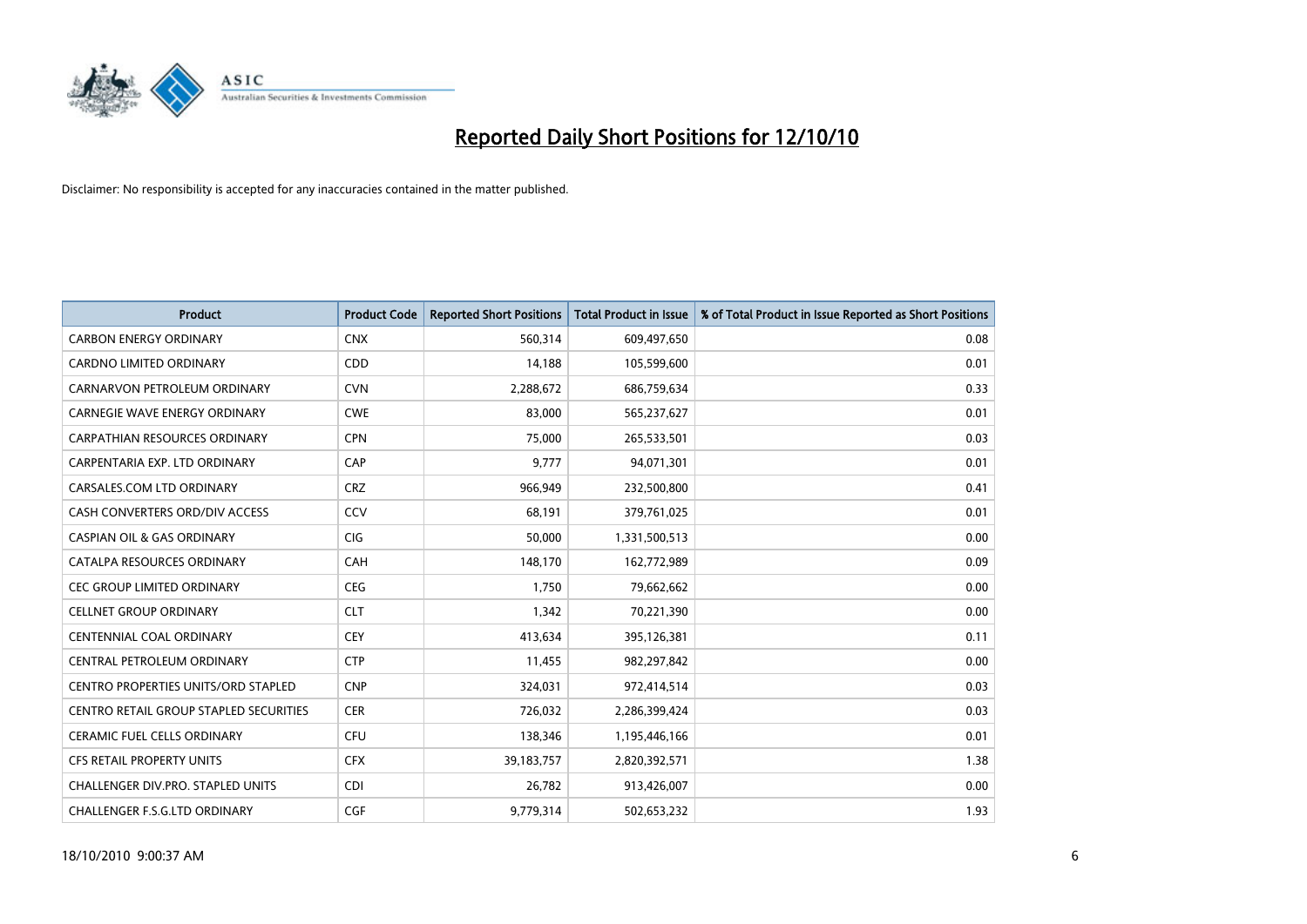

| <b>Product</b>                           | <b>Product Code</b> | <b>Reported Short Positions</b> | Total Product in Issue | % of Total Product in Issue Reported as Short Positions |
|------------------------------------------|---------------------|---------------------------------|------------------------|---------------------------------------------------------|
| <b>CHALLENGER INFRAST, STAPLED UNITS</b> | CIF                 | 8,420                           | 316,223,785            | 0.00                                                    |
| CHANDLER MACLEOD LTD ORDINARY            | <b>CMG</b>          | 11,970                          | 422,031,685            | 0.00                                                    |
| CHARTER HALL GROUP STAPLED US PROHIBIT.  | CHC                 | 1,979,984                       | 1,225,365,088          | 0.16                                                    |
| <b>CHARTER HALL OFFICE UNIT</b>          | CQ <sub>O</sub>     | 458,854                         | 493,319,730            | 0.09                                                    |
| <b>CHARTER HALL RETAIL UNITS</b>         | <b>COR</b>          | 211,994                         | 305,810,723            | 0.06                                                    |
| CHEMGENEX PHARMACEUT ORDINARY            | <b>CXS</b>          | 221,509                         | 283,348,870            | 0.08                                                    |
| CITADEL RESOURCE GRP ORDINARY            | CGG                 | 2,365,116                       | 2,367,460,116          | 0.10                                                    |
| CITIGOLD CORP LTD ORDINARY               | <b>CTO</b>          | 2,148,686                       | 964,512,301            | 0.23                                                    |
| CLINUVEL PHARMACEUT. ORDINARY            | CUV                 | 41,277                          | 303,443,665            | 0.01                                                    |
| <b>CLOUGH LIMITED ORDINARY</b>           | <b>CLO</b>          | 316,382                         | 771,906,269            | 0.03                                                    |
| <b>COAL &amp; ALLIED ORDINARY</b>        | <b>CNA</b>          | 3,543                           | 86,584,735             | 0.00                                                    |
| COAL OF AFRICA LTD ORDINARY              | <b>CZA</b>          | 947,176                         | 530,514,663            | 0.18                                                    |
| <b>COALSPUR MINES LTD ORDINARY</b>       | <b>CPL</b>          | 82,180                          | 379,088,134            | 0.02                                                    |
| COCA-COLA AMATIL ORDINARY                | CCL                 | 5,498,577                       | 755,940,367            | 0.72                                                    |
| <b>COCHLEAR LIMITED ORDINARY</b>         | <b>COH</b>          | 718,746                         | 56,590,681             | 1.25                                                    |
| COEUR D'ALENE MINES. CDI 1:1             | <b>CXC</b>          | 1,000                           | 4,427,833              | 0.02                                                    |
| <b>COFFEY INTERNATIONAL ORDINARY</b>     | COF                 | 20,869                          | 129,035,760            | 0.01                                                    |
| COMMONWEALTH BANK, ORDINARY              | <b>CBA</b>          | 15,664,320                      | 1,548,872,074          | 0.96                                                    |
| <b>COMMONWEALTH PROP ORDINARY UNITS</b>  | <b>CPA</b>          | 16,032,052                      | 2,012,803,230          | 0.79                                                    |
| <b>COMPASS RESOURCES ORDINARY</b>        | <b>CMR</b>          | 101,480                         | 147,402,920            | 0.07                                                    |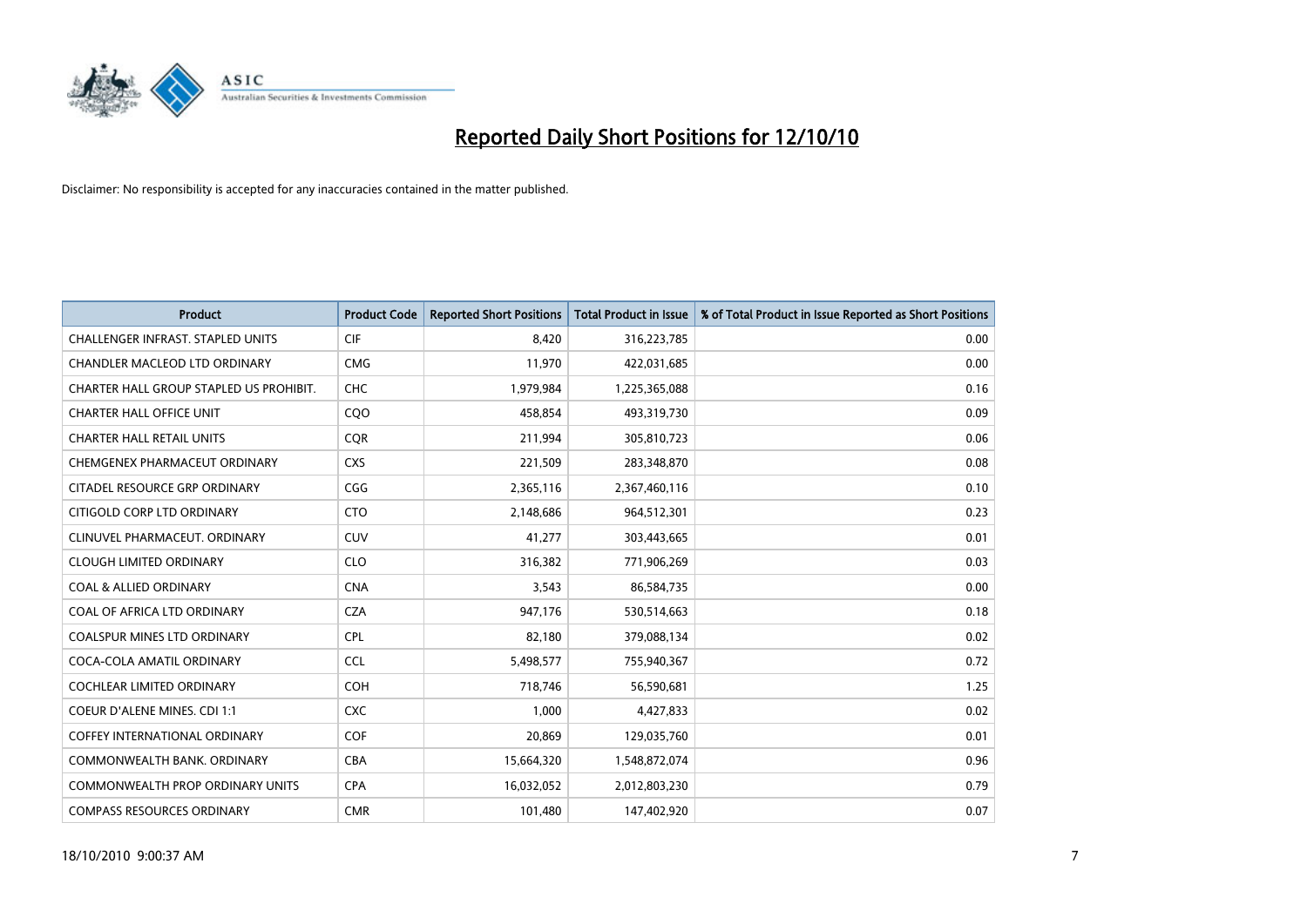

| <b>Product</b>                      | <b>Product Code</b> | <b>Reported Short Positions</b> | <b>Total Product in Issue</b> | % of Total Product in Issue Reported as Short Positions |
|-------------------------------------|---------------------|---------------------------------|-------------------------------|---------------------------------------------------------|
| <b>COMPUTERSHARE LTD ORDINARY</b>   | <b>CPU</b>          | 4,026,212                       | 555,664,059                   | 0.69                                                    |
| CONNECTEAST GROUP STAPLED           | CEU                 | 31,521,971                      | 3,940,145,951                 | 0.79                                                    |
| CONSOLIDATED MEDIA, ORDINARY        | <b>CMI</b>          | 1,962,231                       | 577,145,934                   | 0.33                                                    |
| CONTANGO MICROCAP ORDINARY          | <b>CTN</b>          | 7,500                           | 151,458,972                   | 0.00                                                    |
| <b>COOPER ENERGY LTD ORDINARY</b>   | <b>COE</b>          | 81,612                          | 292,576,001                   | 0.03                                                    |
| COPPER STRIKE LTD ORDINARY          | <b>CSE</b>          | 714                             | 129,455,571                   | 0.00                                                    |
| <b>COUNT FINANCIAL ORDINARY</b>     | COU                 | 1,382,550                       | 261,968,742                   | 0.53                                                    |
| <b>CRANE GROUP LIMITED ORDINARY</b> | <b>CRG</b>          | 3,162,575                       | 79,110,667                    | 4.00                                                    |
| CROMWELL GROUP STAPLED SECURITIES   | <b>CMW</b>          | 138,643                         | 903,987,367                   | 0.02                                                    |
| <b>CROWN LIMITED ORDINARY</b>       | <b>CWN</b>          | 4,837,964                       | 753,555,290                   | 0.62                                                    |
| <b>CSG LIMITED ORDINARY</b>         | CSV                 | 467,124                         | 244,319,695                   | 0.19                                                    |
| <b>CSL LIMITED ORDINARY</b>         | <b>CSL</b>          | 8,496,627                       | 549,975,700                   | 1.53                                                    |
| <b>CSR LIMITED ORDINARY</b>         | <b>CSR</b>          | 4,240,207                       | 1,517,907,314                 | 0.27                                                    |
| <b>CUDECO LIMITED ORDINARY</b>      | CDU                 | 438,277                         | 145,412,643                   | 0.30                                                    |
| <b>CUSTOMERS LIMITED ORDINARY</b>   | <b>CUS</b>          | 70,397                          | 134,999,097                   | 0.05                                                    |
| DART ENERGY LTD ORDINARY            | <b>DTE</b>          | 1,463,078                       | 419,748,184                   | 0.32                                                    |
| DAVID JONES LIMITED ORDINARY        | <b>DJS</b>          | 18,097,584                      | 510,945,759                   | 3.54                                                    |
| DECMIL GROUP LIMITED ORDINARY       | <b>DCG</b>          | 17,397                          | 123,804,568                   | 0.01                                                    |
| DEEP YELLOW LIMITED ORDINARY        | <b>DYL</b>          | 25,040                          | 1,125,814,458                 | 0.00                                                    |
| DEVINE LIMITED ORDINARY             | <b>DVN</b>          | 1.000                           | 634,918,223                   | 0.00                                                    |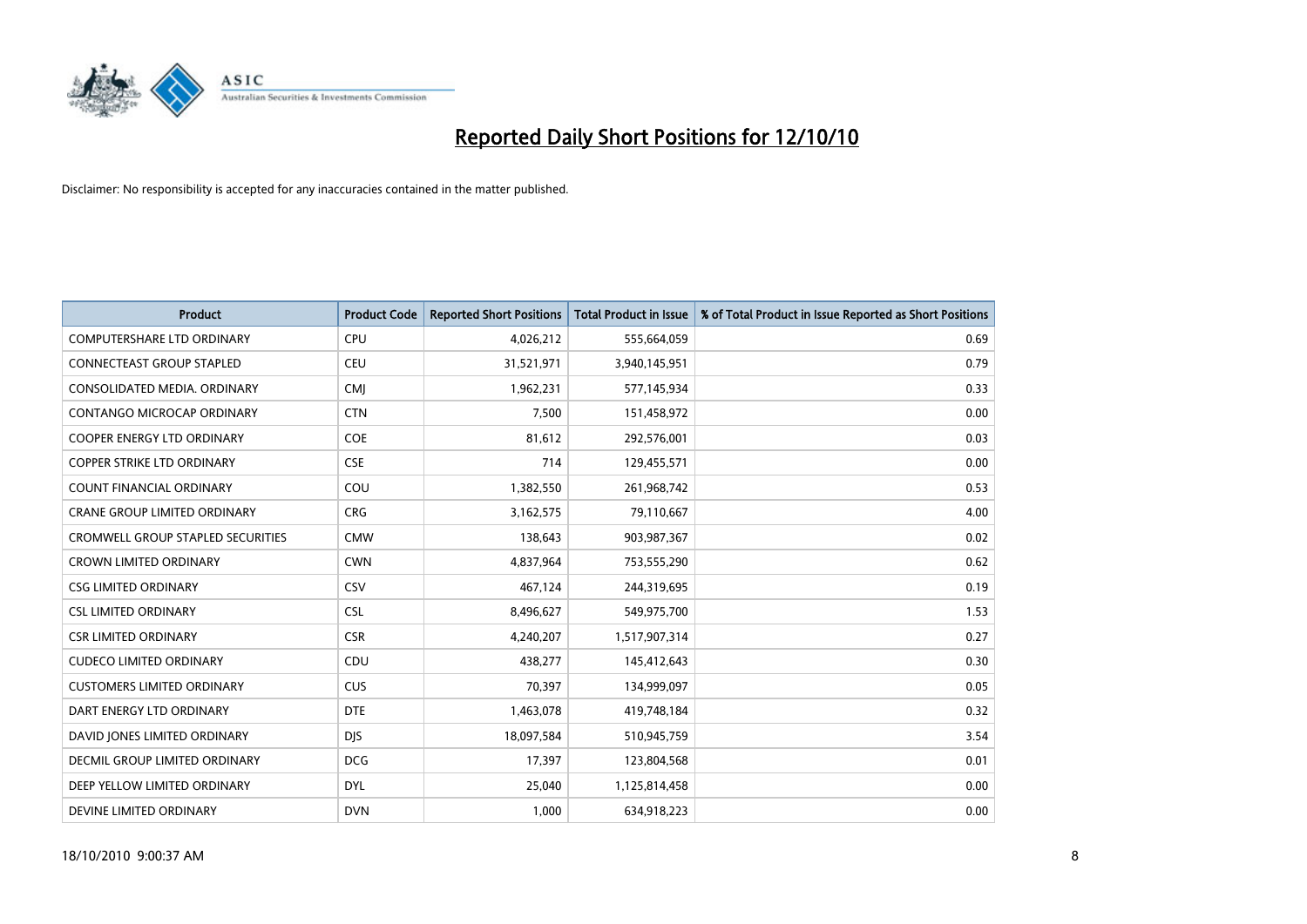

| <b>Product</b>                       | <b>Product Code</b> | <b>Reported Short Positions</b> | <b>Total Product in Issue</b> | % of Total Product in Issue Reported as Short Positions |
|--------------------------------------|---------------------|---------------------------------|-------------------------------|---------------------------------------------------------|
| DEXUS PROPERTY GROUP STAPLED UNITS   | <b>DXS</b>          | 16,089,644                      | 4,839,024,176                 | 0.34                                                    |
| DISCOVERY METALS LTD ORDINARY        | <b>DML</b>          | 239,299                         | 302,202,585                   | 0.08                                                    |
| <b>DOMINION MINING ORDINARY</b>      | <b>DOM</b>          | 388,392                         | 103,520,259                   | 0.37                                                    |
| DOMINO PIZZA ENTERPR ORDINARY        | <b>DMP</b>          | 3                               | 68,407,674                    | 0.00                                                    |
| DOWNER EDI LIMITED ORDINARY          | <b>DOW</b>          | 2,129,129                       | 343,178,483                   | 0.62                                                    |
| DUET GROUP STAPLED US PROHIBIT.      | <b>DUE</b>          | 358,697                         | 887,304,690                   | 0.04                                                    |
| DULUXGROUP LIMITED ORDINARY          | <b>DLX</b>          | 39.285                          | 366,992,120                   | 0.00                                                    |
| DYESOL LIMITED ORDINARY              | <b>DYE</b>          | 2,000                           | 143,325,847                   | 0.00                                                    |
| EASTERN STAR GAS ORDINARY            | ESG                 | 2,712,329                       | 991,347,041                   | 0.26                                                    |
| EDT RETAIL TRUST UNITS               | <b>EDT</b>          | 99,457                          | 4,700,290,868                 | 0.00                                                    |
| ELDERS LIMITED ORDINARY              | <b>ELD</b>          | 18,506,771                      | 448,598,480                   | 4.12                                                    |
| ELDORADO GOLD CORP CDI 1:1           | EAU                 | 21,761                          | 21,671,827                    | 0.09                                                    |
| ELEMENTOS LIMITED ORDINARY           | <b>ELT</b>          | 5                               | 48,685,454                    | 0.00                                                    |
| ELIXIR PETROLEUM LTD ORDINARY        | <b>EXR</b>          | 324,400                         | 188,988,472                   | 0.17                                                    |
| <b>EMECO HOLDINGS ORDINARY</b>       | <b>EHL</b>          | 746,849                         | 631,237,586                   | 0.11                                                    |
| ENERGY RESOURCES ORDINARY 'A'        | ERA                 | 938,746                         | 190,737,934                   | 0.48                                                    |
| <b>ENERGY WORLD CORPOR, ORDINARY</b> | <b>EWC</b>          | 7,201,218                       | 1,561,166,672                 | 0.46                                                    |
| <b>ENTEK ENERGY LTD ORDINARY</b>     | <b>ETE</b>          | 489,903                         | 258,692,535                   | 0.19                                                    |
| <b>ENTELLECT SOLUTIONS ORDINARY</b>  | <b>ESN</b>          | 464,050                         | 1,740,334,200                 | 0.03                                                    |
| ENVESTRA LIMITED ORDINARY            | <b>ENV</b>          | 1,350,072                       | 1,386,827,962                 | 0.10                                                    |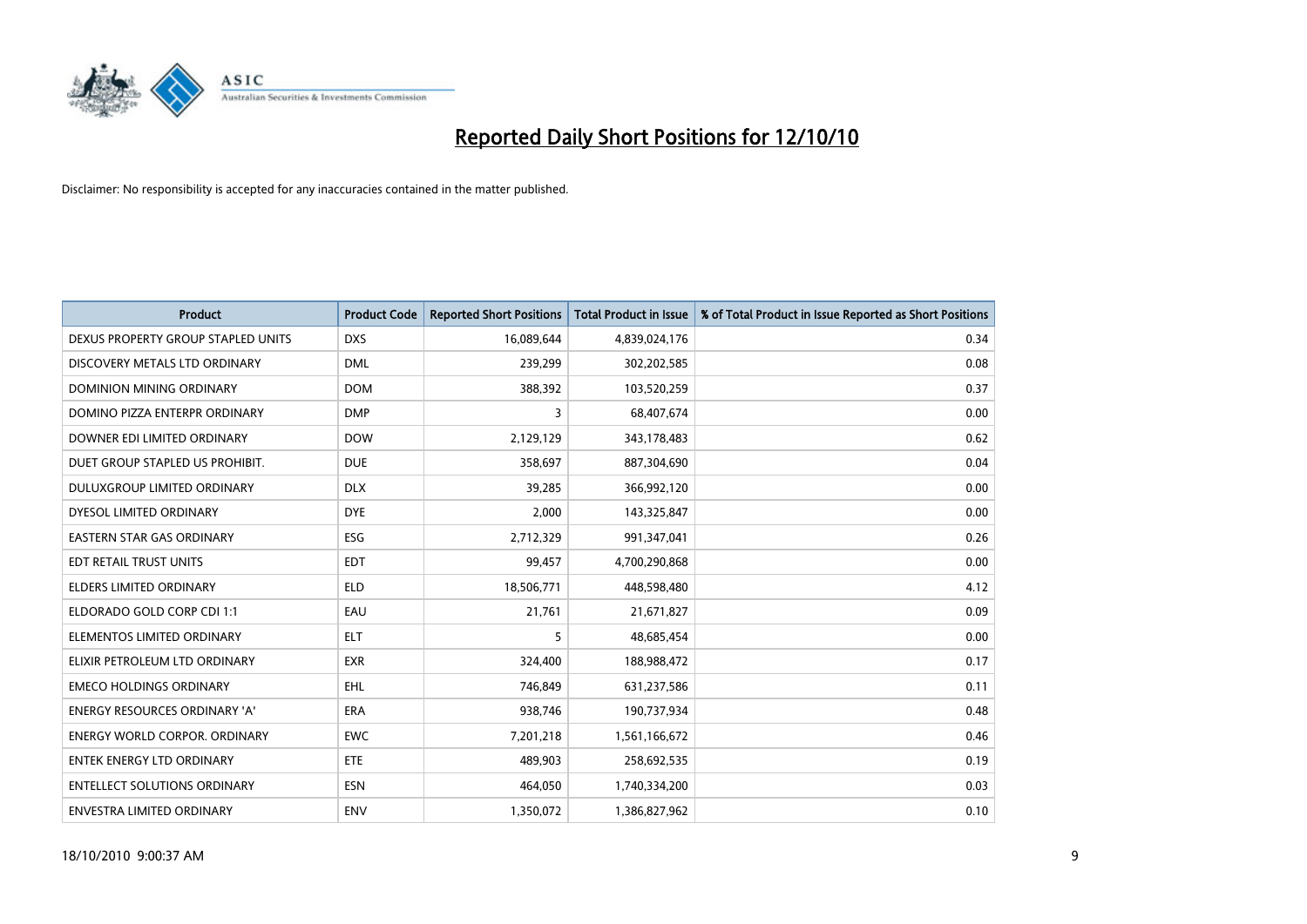

| <b>Product</b>                            | <b>Product Code</b> | <b>Reported Short Positions</b> | Total Product in Issue | % of Total Product in Issue Reported as Short Positions |
|-------------------------------------------|---------------------|---------------------------------|------------------------|---------------------------------------------------------|
| EQUINOX MINERALS LTD CHESS DEPOSITARY INT | EQN                 | 3,157,854                       | 707,868,211            | 0.43                                                    |
| EVEREST FINANCIAL ORDINARY                | <b>EFG</b>          | 4,300                           | 251,442,316            | 0.00                                                    |
| <b>EXTRACT RESOURCES ORDINARY</b>         | <b>EXT</b>          | 995,841                         | 243,302,298            | 0.40                                                    |
| FAIRFAX MEDIA LTD ORDINARY                | <b>FXJ</b>          | 280,572,956                     | 2,351,955,725          | 11.93                                                   |
| <b>FANTASTIC HOLDINGS ORDINARY</b>        | <b>FAN</b>          | 3,000                           | 102,693,495            | 0.00                                                    |
| FERRAUS LIMITED ORDINARY                  | <b>FRS</b>          | 370                             | 202,695,137            | 0.00                                                    |
| FISHER & PAYKEL APP. ORDINARY             | <b>FPA</b>          | 9,814,113                       | 724,235,162            | 1.35                                                    |
| FISHER & PAYKEL H. ORDINARY               | <b>FPH</b>          | 2,113,170                       | 517,444,890            | 0.40                                                    |
| FKP PROPERTY GROUP STAPLED SECURITIES     | <b>FKP</b>          | 3,938,036                       | 1,174,033,185          | 0.33                                                    |
| FLEETWOOD CORP ORDINARY                   | <b>FWD</b>          | 72,465                          | 57,209,053             | 0.12                                                    |
| FLETCHER BUILDING ORDINARY                | <b>FBU</b>          | 535,797                         | 611,250,393            | 0.08                                                    |
| FLEXIGROUP LIMITED ORDINARY               | <b>FXL</b>          | 19,256                          | 275,472,492            | 0.00                                                    |
| FLIGHT CENTRE ORDINARY                    | <b>FLT</b>          | 2,549,426                       | 99,786,394             | 2.55                                                    |
| FLINDERS MINES LTD ORDINARY               | <b>FMS</b>          | 20,946,166                      | 1,820,149,571          | 1.15                                                    |
| <b>FOCUS MINERALS LTD ORDINARY</b>        | <b>FML</b>          | 400,000                         | 2,865,543,210          | 0.01                                                    |
| FORTE ENERGY NL ORDINARY                  | <b>FTE</b>          | 2,658,986                       | 580,658,031            | 0.46                                                    |
| FORTESCUE METALS GRP ORDINARY             | <b>FMG</b>          | 16,862,834                      | 3,111,397,689          | 0.51                                                    |
| <b>FOSTER'S GROUP ORDINARY</b>            | FGL                 | 5,342,722                       | 1,930,723,313          | 0.28                                                    |
| FTD CORPORATION ORDINARY                  | <b>FTD</b>          | 8,088                           | 100,421,069            | 0.01                                                    |
| FUNTASTIC LIMITED ORDINARY                | <b>FUN</b>          | 322,528                         | 340,997,682            | 0.09                                                    |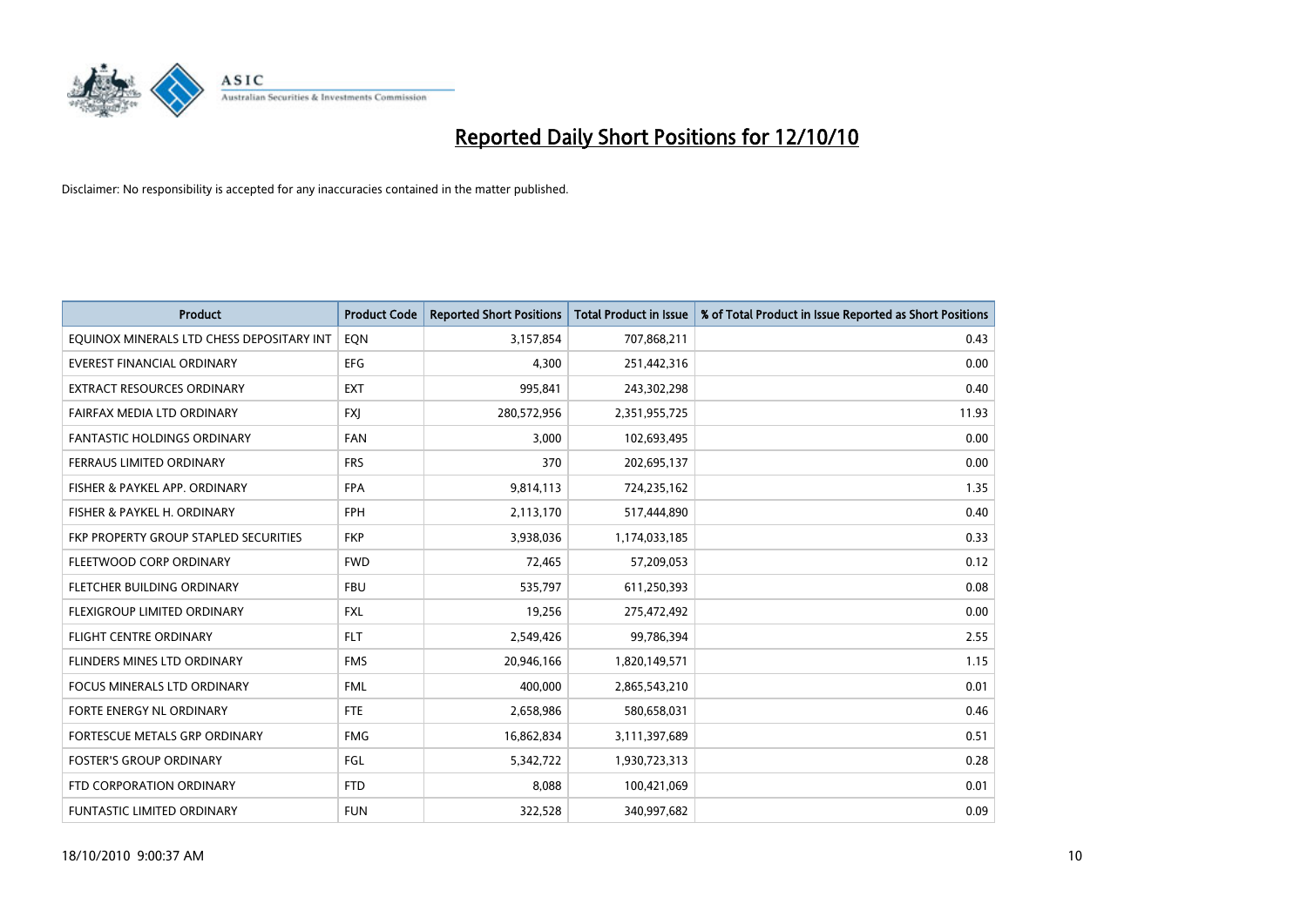

| <b>Product</b>                            | <b>Product Code</b> | <b>Reported Short Positions</b> | <b>Total Product in Issue</b> | % of Total Product in Issue Reported as Short Positions |
|-------------------------------------------|---------------------|---------------------------------|-------------------------------|---------------------------------------------------------|
| <b>G.U.D. HOLDINGS ORDINARY</b>           | GUD                 | 154,383                         | 68,426,721                    | 0.22                                                    |
| <b>GALAXY RESOURCES ORDINARY</b>          | <b>GXY</b>          | 158.684                         | 190,553,358                   | 0.07                                                    |
| <b>GEODYNAMICS LIMITED ORDINARY</b>       | GDY                 | 323,021                         | 292,840,219                   | 0.11                                                    |
| <b>GINDALBIE METALS LTD ORDINARY</b>      | <b>GBG</b>          | 10,485,082                      | 850,108,099                   | 1.22                                                    |
| <b>GIRALIA RESOURCES NL ORDINARY</b>      | <b>GIR</b>          | 307.796                         | 180,135,170                   | 0.16                                                    |
| <b>GLOBAL MINING ORDINARY</b>             | <b>GMI</b>          | 8,951                           | 191,820,968                   | 0.00                                                    |
| <b>GLOUCESTER COAL ORDINARY</b>           | GCL                 | 258,592                         | 140,447,062                   | 0.18                                                    |
| <b>GME RESOURCES LTD ORDINARY</b>         | <b>GME</b>          | 800                             | 302,352,750                   | 0.00                                                    |
| <b>GOLDEN GATE PETROL ORDINARY</b>        | GGP                 | 11,538                          | 975,826,623                   | 0.00                                                    |
| <b>GOLDEN WEST RESOURCE ORDINARY</b>      | <b>GWR</b>          | 1,617                           | 164,606,127                   | 0.00                                                    |
| <b>GOODMAN FIELDER, ORDINARY</b>          | <b>GFF</b>          | 13,724,319                      | 1,380,386,438                 | 1.01                                                    |
| <b>GOODMAN GROUP STAPLED US PROHIBIT.</b> | <b>GMG</b>          | 4,394,968                       | 6,369,751,394                 | 0.07                                                    |
| <b>GPT GROUP STAPLED SEC.</b>             | GPT                 | 7.738.291                       | 1,855,529,431                 | 0.41                                                    |
| <b>GRAINCORP LIMITED A CLASS ORDINARY</b> | <b>GNC</b>          | 854.895                         | 198,318,900                   | 0.42                                                    |
| <b>GRANGE RESOURCES. ORDINARY</b>         | GRR                 | 1,649,611                       | 1,152,077,403                 | 0.14                                                    |
| <b>GREENLAND MIN EN LTD ORDINARY</b>      | GGG                 | 76,500                          | 251,202,394                   | 0.03                                                    |
| <b>GRYPHON MINERALS LTD ORDINARY</b>      | GRY                 | 11,452                          | 284,512,371                   | 0.00                                                    |
| GUINNESS PEAT GROUP. CHESS DEPOSITARY INT | GPG                 | 55                              | 309,138,006                   | 0.00                                                    |
| <b>GUNNS LIMITED ORDINARY</b>             | <b>GNS</b>          | 15,709,108                      | 806,734,892                   | 1.93                                                    |
| <b>GWA INTERNATIONAL ORDINARY</b>         | <b>GWT</b>          | 3,919,583                       | 301,102,514                   | 1.29                                                    |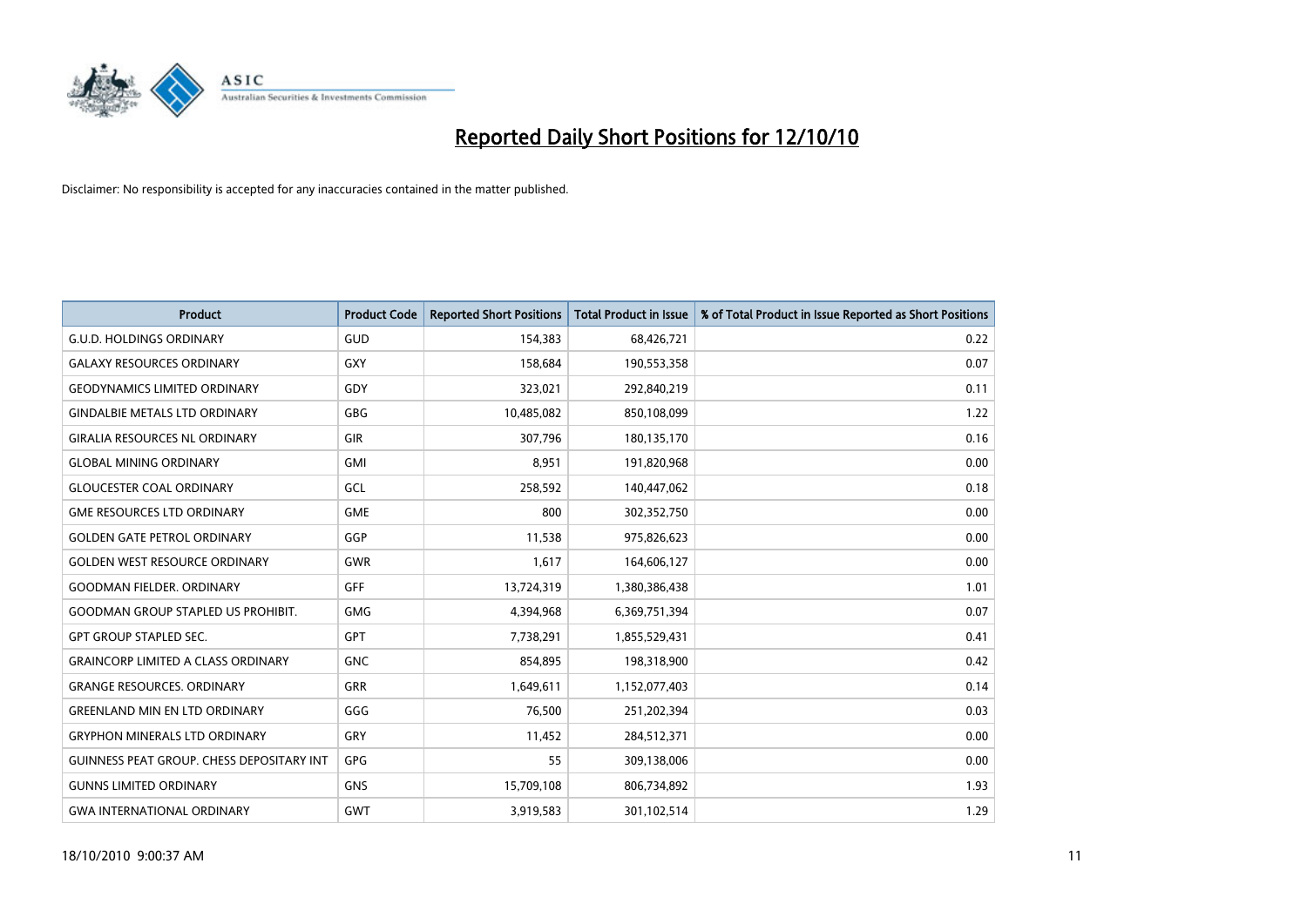

| <b>Product</b>                        | <b>Product Code</b> | <b>Reported Short Positions</b> | Total Product in Issue | % of Total Product in Issue Reported as Short Positions |
|---------------------------------------|---------------------|---------------------------------|------------------------|---------------------------------------------------------|
| <b>HARVEY NORMAN ORDINARY</b>         | <b>HVN</b>          | 37,557,656                      | 1,062,316,784          | 3.55                                                    |
| HASTIE GROUP LIMITED ORDINARY         | <b>HST</b>          | 155,911                         | 239,716,924            | 0.05                                                    |
| HASTINGS DIVERSIFIED STAPLED SECURITY | <b>HDF</b>          | 282,196                         | 513,336,482            | 0.04                                                    |
| HEALTHSCOPE LIMITED ORDINARY          | <b>HSP</b>          | 354,683                         | 317,988,715            | 0.11                                                    |
| <b>HEARTWARE INT INC CDI 35:1</b>     | <b>HIN</b>          | 272,008                         | 66,059,280             | 0.41                                                    |
| <b>HENDERSON GROUP CDI 1:1</b>        | <b>HGG</b>          | 9,554,793                       | 564,915,116            | 1.69                                                    |
| HFA HOLDINGS LIMITED ORDINARY         | <b>HFA</b>          | 1,820,937                       | 469,330,170            | 0.38                                                    |
| HIGHLANDS PACIFIC ORDINARY            | HIG                 | 2,382,826                       | 683,112,148            | 0.35                                                    |
| HILLS INDUSTRIES LTD ORDINARY         | <b>HIL</b>          | 1,212,588                       | 248,676,841            | 0.49                                                    |
| HORIZON OIL LIMITED ORDINARY          | <b>HZN</b>          | 3,069,818                       | 1,130,311,515          | 0.27                                                    |
| <b>ICON ENERGY LIMITED ORDINARY</b>   | <b>ICN</b>          | 67,000                          | 439,801,394            | 0.02                                                    |
| <b>IINET LIMITED ORDINARY</b>         | <b>IIN</b>          | 1,369,892                       | 151,948,119            | 0.90                                                    |
| <b>ILUKA RESOURCES ORDINARY</b>       | <b>ILU</b>          | 6,843,789                       | 418,700,517            | 1.62                                                    |
| <b>IMDEX LIMITED ORDINARY</b>         | <b>IMD</b>          | 16,000                          | 195,047,128            | 0.01                                                    |
| IMF (AUSTRALIA) LTD ORDINARY          | <b>IMF</b>          | 354,017                         | 122,496,819            | 0.28                                                    |
| <b>IMX RESOURCES LTD ORDINARY</b>     | <b>IXR</b>          | 20,000                          | 260,252,803            | 0.01                                                    |
| <b>INCITEC PIVOT ORDINARY</b>         | <b>IPL</b>          | 3,918,842                       | 1,628,730,107          | 0.22                                                    |
| INDAGO RESOURCES LTD ORDINARY         | <b>IDG</b>          | 8,179                           | 81,659,448             | 0.01                                                    |
| <b>INDEPENDENCE GROUP ORDINARY</b>    | <b>IGO</b>          | 331,774                         | 114,063,539            | 0.30                                                    |
| <b>INDOPHIL RESOURCES ORDINARY</b>    | <b>IRN</b>          | 372,084                         | 423,428,803            | 0.08                                                    |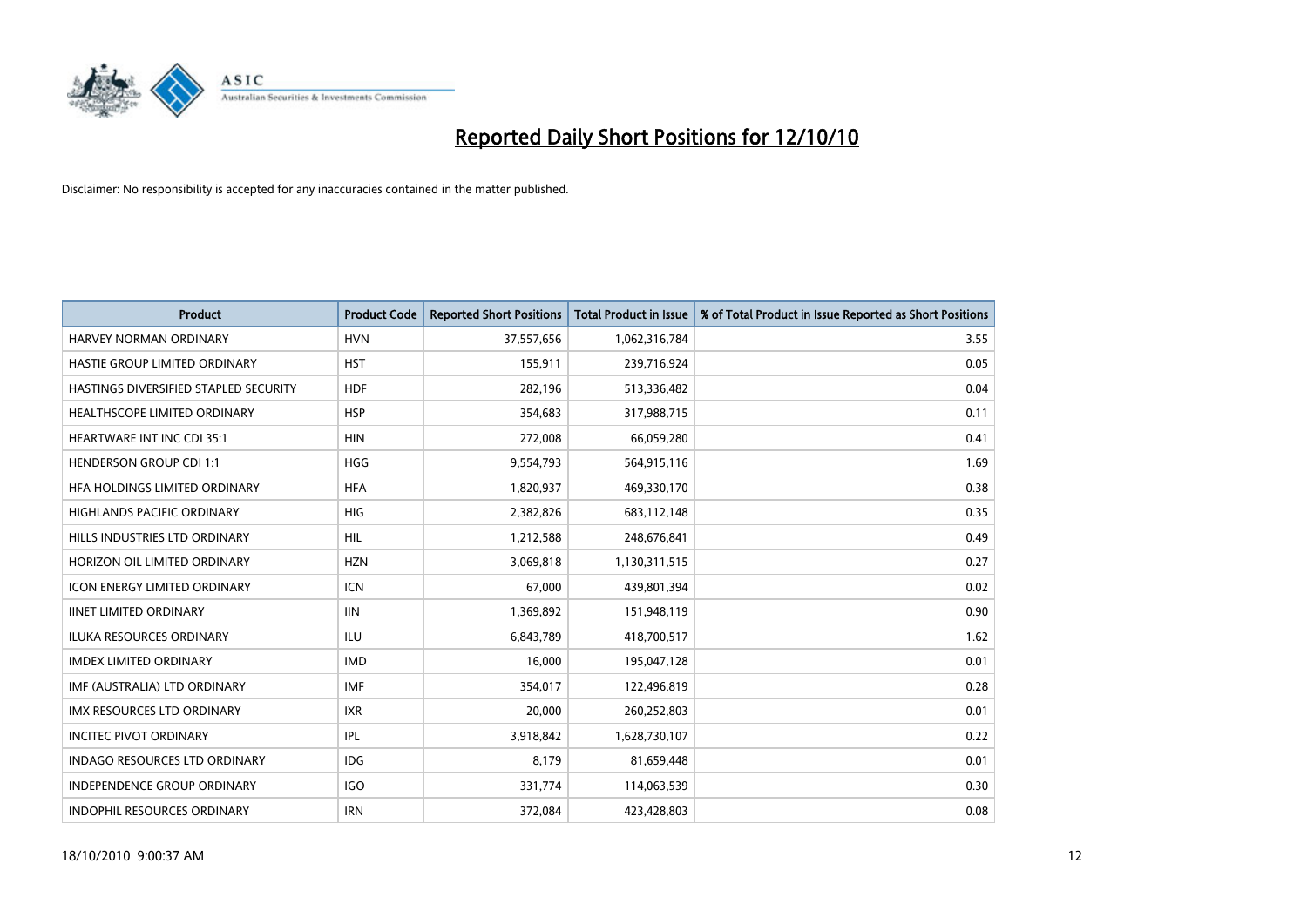

| <b>Product</b>                                  | <b>Product Code</b> | <b>Reported Short Positions</b> | Total Product in Issue | % of Total Product in Issue Reported as Short Positions |
|-------------------------------------------------|---------------------|---------------------------------|------------------------|---------------------------------------------------------|
| <b>INDUSTREA LIMITED ORDINARY</b>               | IDL                 | 2,148,847                       | 968,463,747            | 0.21                                                    |
| INFIGEN ENERGY STAPLED SECURITIES               | <b>IFN</b>          | 9,373,426                       | 761,222,569            | 1.24                                                    |
| ING INDUSTRIAL FUND UNITS                       | <b>IIF</b>          | 3,755,946                       | 2,592,249,647          | 0.13                                                    |
| ING OFFICE FUND STAPLED SECURITIES              | <b>IOF</b>          | 3,398,131                       | 2,729,071,212          | 0.13                                                    |
| ING RE COM GROUP STAPLED SECURITIES             | <b>ILF</b>          | 9,075                           | 441,029,194            | 0.00                                                    |
| <b>INSURANCE AUSTRALIA ORDINARY</b>             | IAG                 | 1,559,617                       | 2,078,994,021          | 0.06                                                    |
| INTEGRA MINING LTD, ORDINARY                    | <b>IGR</b>          | 1,583,078                       | 755,792,394            | 0.20                                                    |
| <b>INTOLL GROUP STAPLED SECURITIES</b>          | <b>ITO</b>          | 16,265,657                      | 2,261,732,048          | 0.72                                                    |
| <b>INTREPID MINES ORDINARY</b>                  | <b>IAU</b>          | 1,561,713                       | 431,756,358            | 0.36                                                    |
| <b>INVOCARE LIMITED ORDINARY</b>                | <b>IVC</b>          | 1,047,963                       | 102,069,091            | 1.02                                                    |
| ION LIMITED ORDINARY                            | <b>ION</b>          | 164,453                         | 256,365,105            | 0.06                                                    |
| <b>IOOF HOLDINGS LTD ORDINARY</b>               | IFL.                | 1,471,356                       | 229,794,395            | 0.62                                                    |
| <b>IRESS MARKET TECH. ORDINARY</b>              | <b>IRE</b>          | 2,242,331                       | 126,018,142            | 1.78                                                    |
| <b>IRON ORE HOLDINGS ORDINARY</b>               | <b>IOH</b>          | 43,061                          | 135,381,616            | 0.03                                                    |
| <b>ISHARES MSCI EAFE CDI 1:1</b>                | <b>IVE</b>          | 75,419                          | 590,400,000            | 0.01                                                    |
| <b>ISOFT GROUP LIMITED ORDINARY</b>             | <b>ISF</b>          | 19,127,606                      | 1,070,595,874          | 1.79                                                    |
| <b>IVANHOE AUSTRALIA ORDINARY</b>               | <b>IVA</b>          | 7,619                           | 418,083,853            | 0.00                                                    |
| <b>JABIRU METALS LTD ORDINARY</b>               | <b>JML</b>          | 654,424                         | 552,619,180            | 0.11                                                    |
| <b>IAMES HARDIE INDUST CHESS DEPOSITARY INT</b> | <b>IHX</b>          | 13,927,422                      | 435,726,268            | 3.18                                                    |
| <b>JAMESON RESOURCES ORDINARY</b>               | <b>JAL</b>          | 1,600,000                       | 63,885,910             | 2.50                                                    |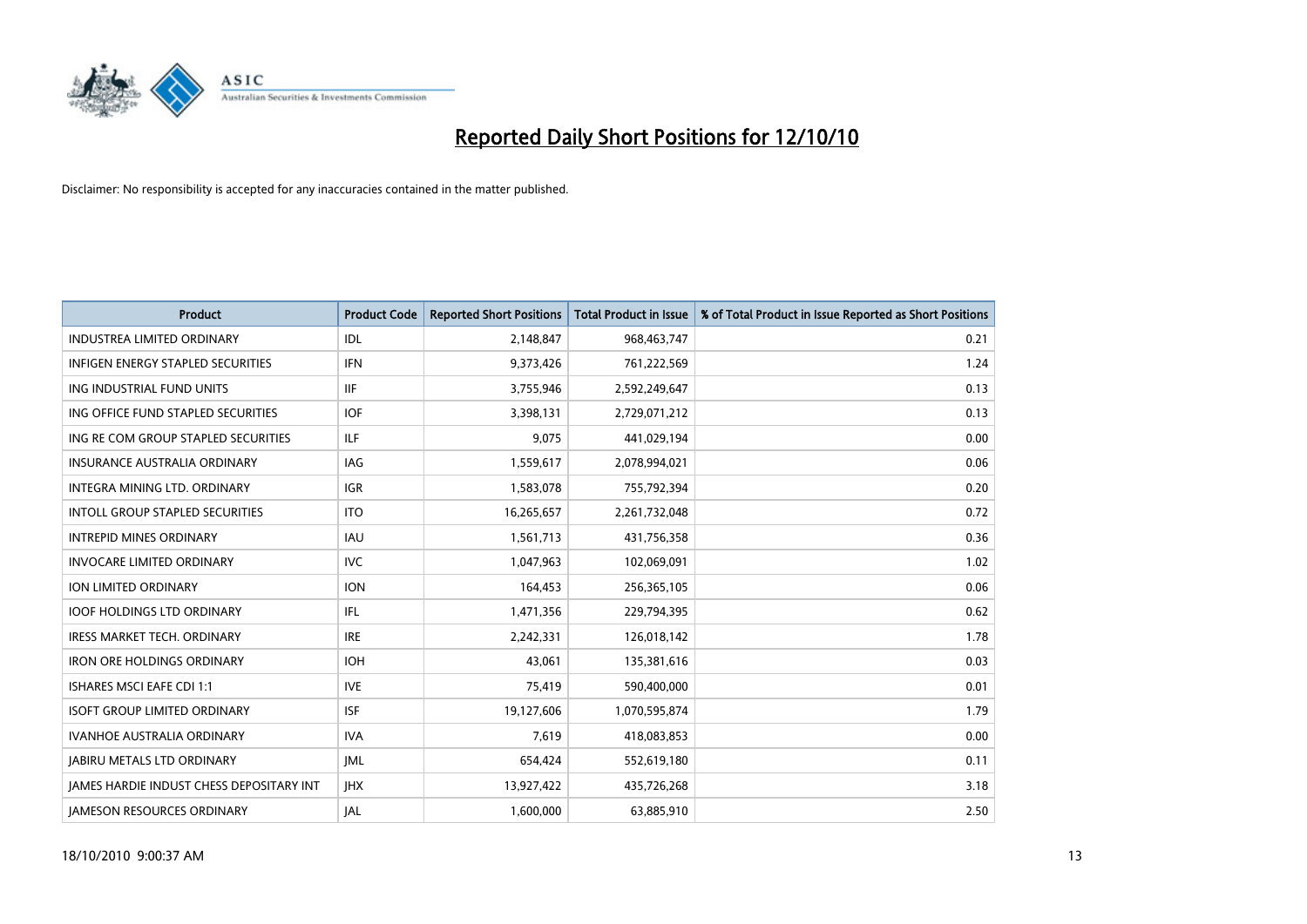

| <b>Product</b>                        | <b>Product Code</b> | <b>Reported Short Positions</b> | <b>Total Product in Issue</b> | % of Total Product in Issue Reported as Short Positions |
|---------------------------------------|---------------------|---------------------------------|-------------------------------|---------------------------------------------------------|
| <b>JB HI-FI LIMITED ORDINARY</b>      | <b>JBH</b>          | 6,624,241                       | 109,147,279                   | 6.06                                                    |
| KAGARA LTD ORDINARY                   | KZL                 | 4,644,289                       | 707,789,717                   | 0.65                                                    |
| KAROON GAS AUSTRALIA ORDINARY         | <b>KAR</b>          | 504,932                         | 205,338,127                   | 0.24                                                    |
| KATHMANDU HOLD LTD ORDINARY           | <b>KMD</b>          | 577,682                         | 200,000,000                   | 0.28                                                    |
| <b>KEYBRIDGE CAPITAL ORDINARY</b>     | <b>KBC</b>          | 5,999                           | 172,070,564                   | 0.00                                                    |
| KIMBERLEY METALS LTD ORDINARY         | <b>KBL</b>          | 2,609                           | 115,216,206                   | 0.00                                                    |
| KINGSGATE CONSOLID. ORDINARY          | <b>KCN</b>          | 492.920                         | 101,087,786                   | 0.48                                                    |
| LEIGHTON HOLDINGS ORDINARY            | LEI                 | 4,540,917                       | 300,809,799                   | 1.51                                                    |
| LEND LEASE GROUP UNIT/ORD STAPLED     | LLC                 | 810,012                         | 565,558,754                   | 0.14                                                    |
| LINC ENERGY LTD ORDINARY              | <b>LNC</b>          | 825,916                         | 496,448,738                   | 0.17                                                    |
| LYNAS CORPORATION ORDINARY            | <b>LYC</b>          | 6,592,096                       | 1,656,999,093                 | 0.40                                                    |
| M2 TELECOMMUNICATION ORDINARY         | <b>MTU</b>          | 13,969                          | 122,238,195                   | 0.01                                                    |
| MAC SERVICES (THE) ORDINARY           | <b>MSL</b>          | 61.817                          | 165,966,692                   | 0.03                                                    |
| MACARTHUR COAL ORDINARY               | <b>MCC</b>          | 1,417,130                       | 292,483,075                   | 0.48                                                    |
| <b>MACMAHON HOLDINGS ORDINARY</b>     | <b>MAH</b>          | 4,695,591                       | 733,711,705                   | 0.63                                                    |
| MACQ ATLAS ROADS GRP ORDINARY STAPLED | <b>MOA</b>          | 981,746                         | 452,345,907                   | 0.21                                                    |
| MACQUARIE GROUP LTD ORDINARY          | <b>MQG</b>          | 5,462,301                       | 345,601,301                   | 1.58                                                    |
| MANTRA RESOURCES ORDINARY             | <b>MRU</b>          | 4,526                           | 130,229,188                   | 0.00                                                    |
| MAP GROUP STAPLED US PROHIBIT.        | <b>MAP</b>          | 949,532                         | 1,861,210,782                 | 0.06                                                    |
| <b>MARENGO MINING ORDINARY</b>        | <b>MGO</b>          | 100.000                         | 738,810,863                   | 0.01                                                    |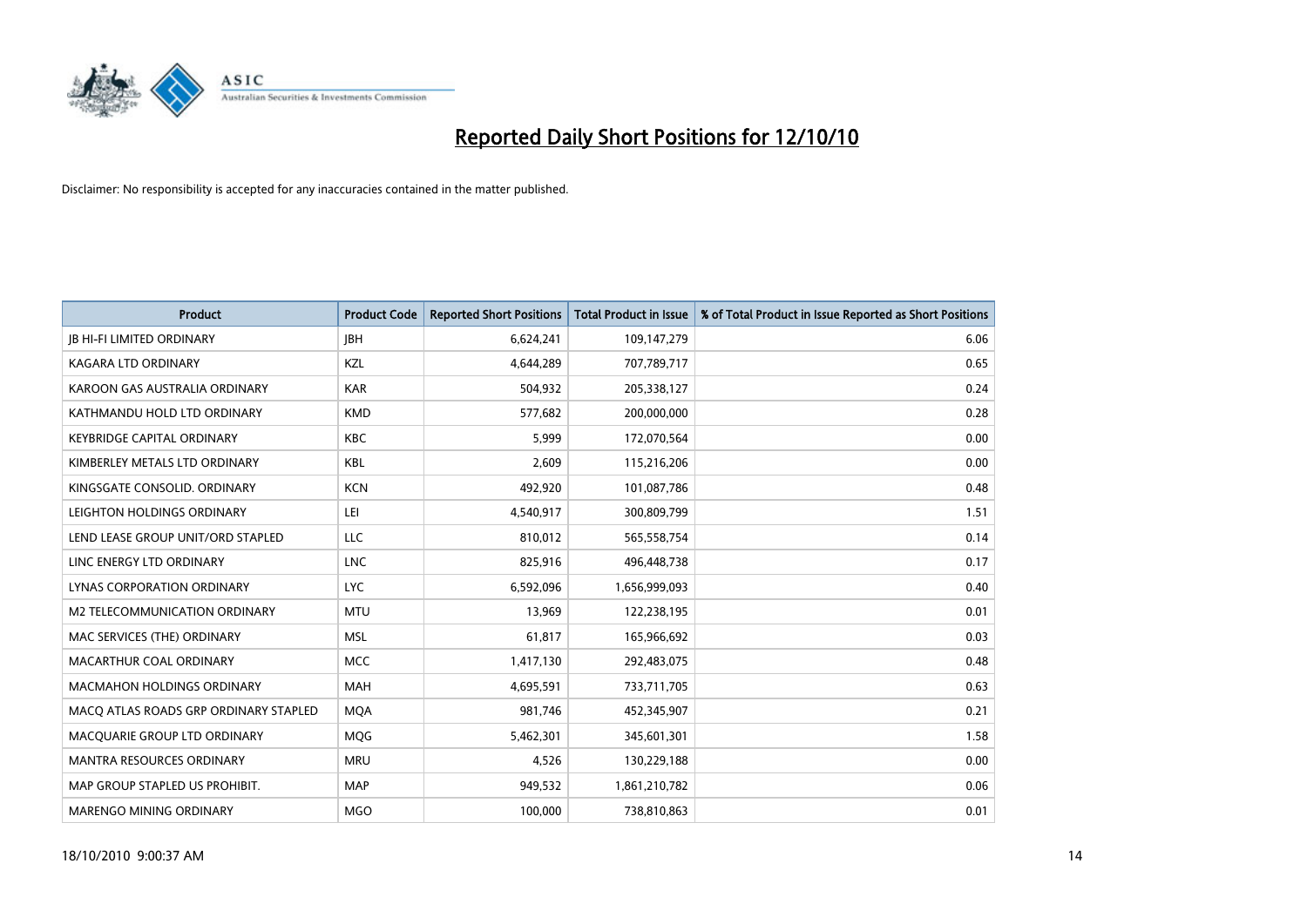

| <b>Product</b>                  | <b>Product Code</b> | <b>Reported Short Positions</b> | <b>Total Product in Issue</b> | % of Total Product in Issue Reported as Short Positions |
|---------------------------------|---------------------|---------------------------------|-------------------------------|---------------------------------------------------------|
| <b>MARION ENERGY ORDINARY</b>   | <b>MAE</b>          | 374,994                         | 429,822,043                   | 0.09                                                    |
| MARYBOROUGH SUGAR ORDINARY      | <b>MSF</b>          | 2,032                           | 53,505,540                    | 0.00                                                    |
| MCMILLAN SHAKESPEARE ORDINARY   | <b>MMS</b>          | 177,161                         | 67,849,516                    | 0.26                                                    |
| MCPHERSON'S LTD ORDINARY        | <b>MCP</b>          | 11,639                          | 71,651,758                    | 0.01                                                    |
| MEDUSA MINING LTD ORDINARY      | <b>MML</b>          | 1,064,765                       | 187,584,911                   | 0.55                                                    |
| MELBOURNE IT LIMITED ORDINARY   | <b>MLB</b>          | 149,578                         | 79,572,767                    | 0.19                                                    |
| MEO AUSTRALIA LTD ORDINARY      | <b>MEO</b>          | 474,711                         | 477,220,955                   | 0.10                                                    |
| <b>MERMAID MARINE ORDINARY</b>  | <b>MRM</b>          | 63,497                          | 188,672,387                   | 0.03                                                    |
| MESOBLAST LIMITED ORDINARY      | <b>MSB</b>          | 18.709                          | 158,140,556                   | 0.01                                                    |
| METALS X LIMITED ORDINARY       | <b>MLX</b>          | 326,940                         | 1,365,661,782                 | 0.03                                                    |
| METCASH LIMITED ORDINARY        | <b>MTS</b>          | 18,805,540                      | 768,523,847                   | 2.42                                                    |
| METGASCO LIMITED ORDINARY       | <b>MEL</b>          | 235,435                         | 250,803,468                   | 0.09                                                    |
| MICLYN EXP OFFSHR ORDINARY      | <b>MIO</b>          | 301,421                         | 271,700,000                   | 0.10                                                    |
| MINARA RESOURCES ORDINARY       | <b>MRE</b>          | 5,834,401                       | 1,167,783,517                 | 0.50                                                    |
| MINCOR RESOURCES NL ORDINARY    | <b>MCR</b>          | 423,485                         | 200,608,804                   | 0.20                                                    |
| MINERAL DEPOSITS ORDINARY       | <b>MDL</b>          | 701,771                         | 606,441,673                   | 0.11                                                    |
| MINERAL RESOURCES. ORDINARY     | <b>MIN</b>          | 223,695                         | 167,822,485                   | 0.13                                                    |
| MIRABELA NICKEL LTD ORDINARY    | <b>MBN</b>          | 11,216,153                      | 416,059,630                   | 2.67                                                    |
| MIRVAC GROUP STAPLED SECURITIES | <b>MGR</b>          | 4,297,548                       | 3,415,819,357                 | 0.13                                                    |
| MITCHELL COMMUNITCA. ORDINARY   | <b>MCU</b>          | 16,057                          | 301,883,014                   | 0.01                                                    |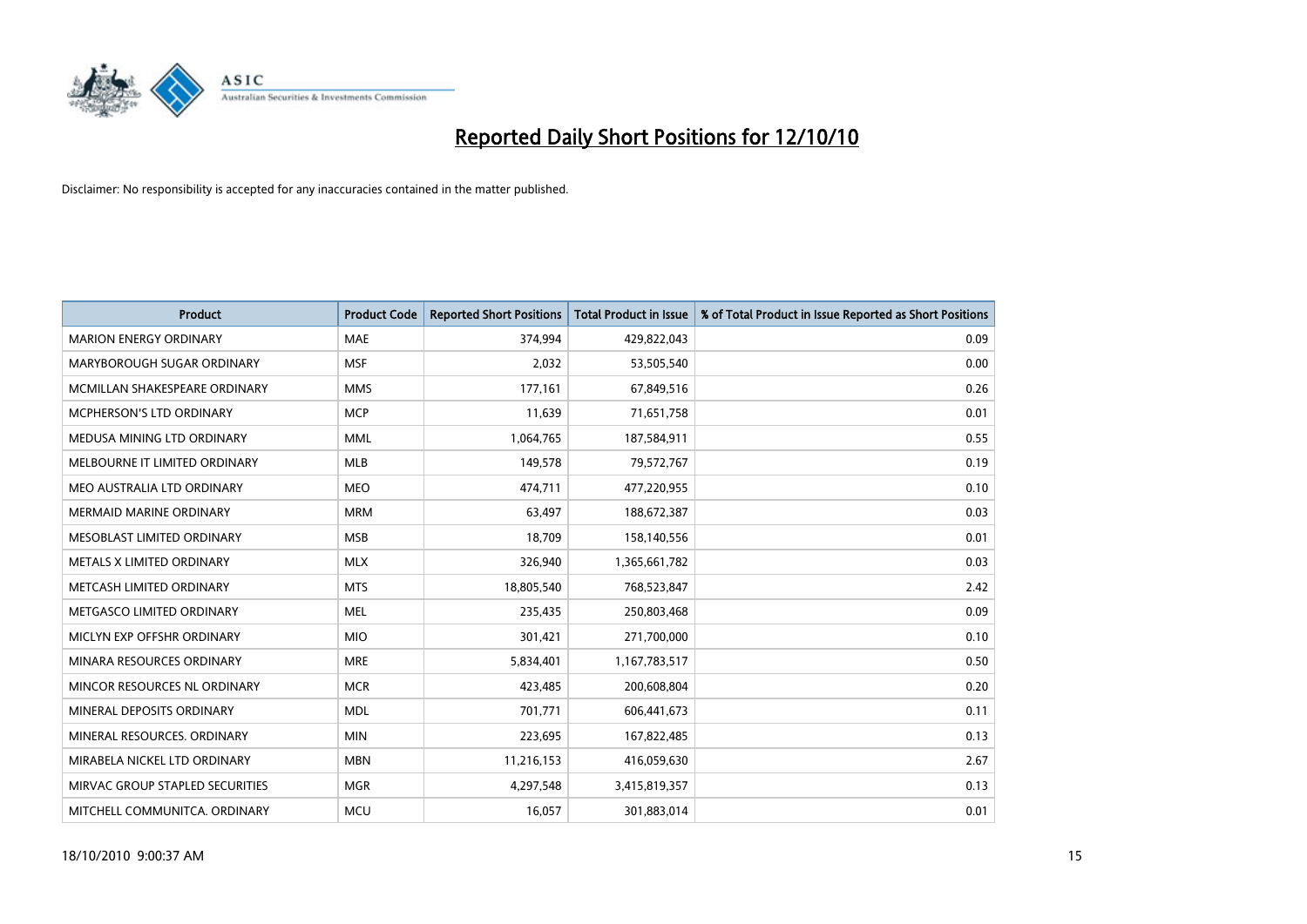

| <b>Product</b>                    | <b>Product Code</b> | <b>Reported Short Positions</b> | <b>Total Product in Issue</b> | % of Total Product in Issue Reported as Short Positions |
|-----------------------------------|---------------------|---------------------------------|-------------------------------|---------------------------------------------------------|
| MOLOPO ENERGY LTD ORDINARY        | <b>MPO</b>          | 235,089                         | 250,972,584                   | 0.09                                                    |
| MONADELPHOUS GROUP ORDINARY       | <b>MND</b>          | 1,382,408                       | 87,521,827                    | 1.57                                                    |
| MOSAIC OIL NL ORDINARY            | <b>MOS</b>          | 41,742                          | 866,910,775                   | 0.00                                                    |
| <b>MOUNT GIBSON IRON ORDINARY</b> | <b>MGX</b>          | 1,278,271                       | 1,079,570,693                 | 0.11                                                    |
| MURCHISON METALS LTD ORDINARY     | <b>MMX</b>          | 4,518,650                       | 435,384,268                   | 1.03                                                    |
| MYER HOLDINGS LTD ORDINARY        | <b>MYR</b>          | 12,743,983                      | 581,517,884                   | 2.19                                                    |
| MYSTATE LIMITED ORDINARY          | <b>MYS</b>          | 1,400                           | 67,439,158                    | 0.00                                                    |
| NATIONAL AUST, BANK ORDINARY      | <b>NAB</b>          | 14,669,269                      | 2,133,340,708                 | 0.68                                                    |
| NATURAL FUEL LIMITED ORDINARY     | <b>NFL</b>          |                                 | 721,912                       | 0.00                                                    |
| NAVITAS LIMITED ORDINARY          | <b>NVT</b>          | 328,699                         | 342,450,567                   | 0.10                                                    |
| NEPTUNE MARINE ORDINARY           | <b>NMS</b>          | 3,160,137                       | 438,594,359                   | 0.72                                                    |
| NEW HOPE CORPORATION ORDINARY     | <b>NHC</b>          | 532,071                         | 830,230,549                   | 0.07                                                    |
| NEWCREST MINING ORDINARY          | <b>NCM</b>          | 6,389,012                       | 764,486,927                   | 0.82                                                    |
| NEWS CORP A NON-VOTING CDI        | <b>NWSLV</b>        | 673,319                         | 1,828,177,417                 | 0.03                                                    |
| NEWS CORP B VOTING CDI            | <b>NWS</b>          | 7,385,343                       | 798,520,953                   | 0.93                                                    |
| NEXBIS LIMITED ORDINARY           | <b>NBS</b>          | 63,733                          | 498,972,940                   | 0.01                                                    |
| NEXUS ENERGY LIMITED ORDINARY     | <b>NXS</b>          | 5,976,159                       | 988,257,304                   | 0.59                                                    |
| NIB HOLDINGS LIMITED ORDINARY     | <b>NHF</b>          | 107,443                         | 495,431,427                   | 0.02                                                    |
| NICK SCALI LIMITED ORDINARY       | <b>NCK</b>          | 35,846                          | 81,000,000                    | 0.04                                                    |
| NIDO PETROLEUM ORDINARY           | <b>NDO</b>          | 6,492,615                       | 1,107,550,321                 | 0.58                                                    |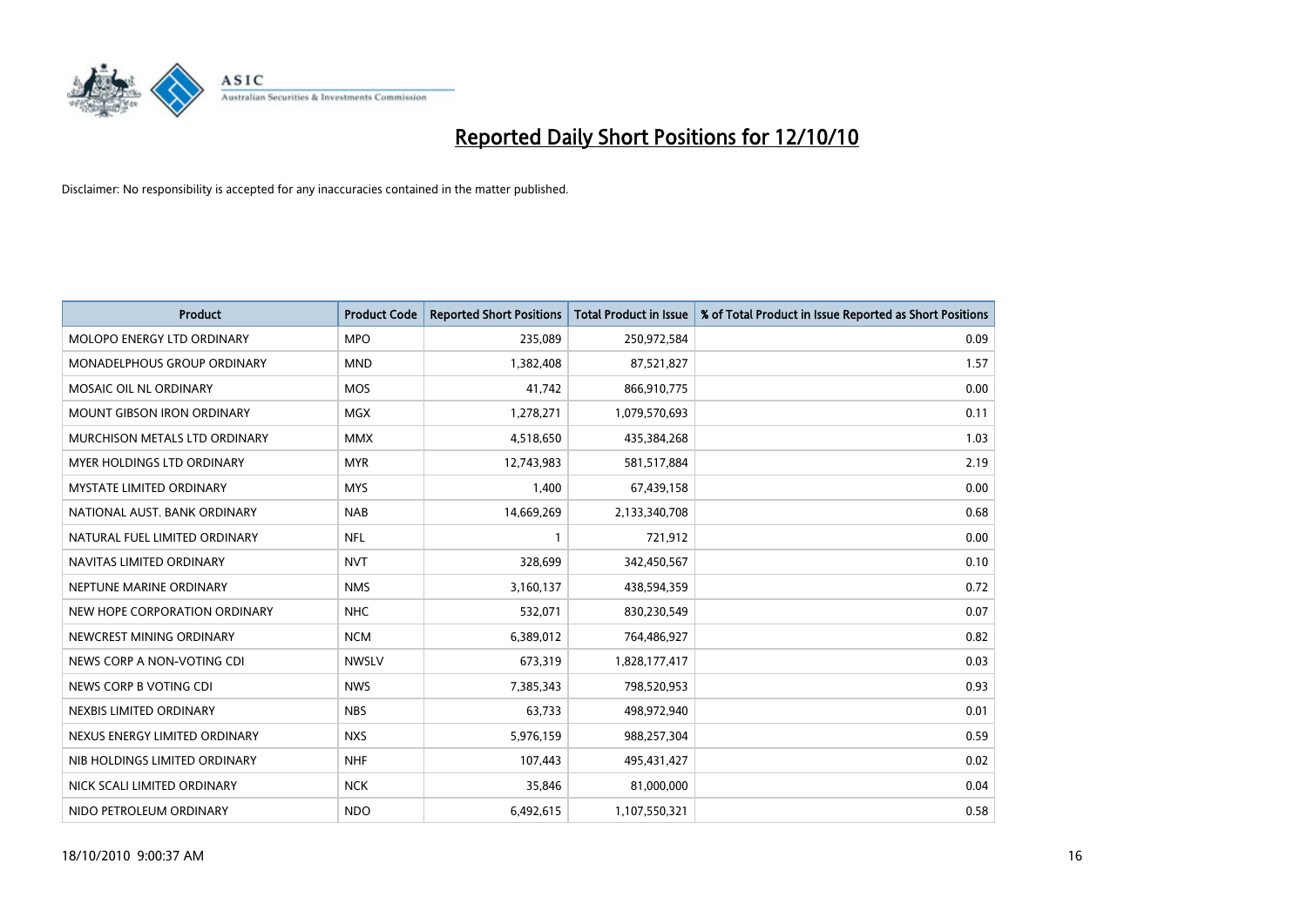

| <b>Product</b>                        | <b>Product Code</b> | <b>Reported Short Positions</b> | <b>Total Product in Issue</b> | % of Total Product in Issue Reported as Short Positions |
|---------------------------------------|---------------------|---------------------------------|-------------------------------|---------------------------------------------------------|
| NKWE PLATINUM 10C US COMMON           | <b>NKP</b>          | 203,429                         | 559,451,184                   | 0.04                                                    |
| NORTHERN CREST ORDINARY               | <b>NOC</b>          | 24,345                          | 116,074,781                   | 0.02                                                    |
| NORTHERN IRON LTD ORDINARY            | <b>NFE</b>          | 872,224                         | 292,204,786                   | 0.30                                                    |
| NORTHERN URANIUM ORDINARY             | <b>NTU</b>          | 750,000                         | 114,062,894                   | 0.66                                                    |
| NRW HOLDINGS LIMITED ORDINARY         | <b>NWH</b>          | 88,867                          | 251,223,000                   | 0.03                                                    |
| NUFARM LIMITED ORDINARY               | <b>NUF</b>          | 11,035,067                      | 261,775,731                   | 4.21                                                    |
| NUPLEX INDUSTRIES ORDINARY            | <b>NPX</b>          | 47,156                          | 195,060,783                   | 0.02                                                    |
| OAKTON LIMITED ORDINARY               | <b>OKN</b>          | 510,047                         | 93,632,735                    | 0.54                                                    |
| OCEANAGOLD CORP. CHESS DEPOSITARY INT | <b>OGC</b>          | 576,393                         | 228,872,612                   | 0.24                                                    |
| OCEANIA CAPITAL LTD ORDINARY          | <b>OCP</b>          | 2,500                           | 91,921,295                    | 0.00                                                    |
| OIL SEARCH LTD ORDINARY               | <b>OSH</b>          | 8,314,372                       | 1,308,279,222                 | 0.60                                                    |
| OM HOLDINGS LIMITED ORDINARY          | <b>OMH</b>          | 1,459,463                       | 503,085,150                   | 0.29                                                    |
| <b>ONESTEEL LIMITED ORDINARY</b>      | OST                 | 2,349,983                       | 1,331,703,666                 | 0.17                                                    |
| ORICA LIMITED ORDINARY                | ORI                 | 3,830,781                       | 362,100,430                   | 1.05                                                    |
| ORIGIN ENERGY ORDINARY                | <b>ORG</b>          | 6,382,892                       | 884,271,012                   | 0.68                                                    |
| OTTO ENERGY LIMITED ORDINARY          | <b>OEL</b>          | 109,204                         | 1,134,540,071                 | 0.01                                                    |
| OZ MINERALS ORDINARY                  | OZL                 | 127, 187, 754                   | 3,121,339,730                 | 4.04                                                    |
| PACIFIC BRANDS ORDINARY               | <b>PBG</b>          | 6,564,883                       | 931,386,248                   | 0.69                                                    |
| PALADIN ENERGY LTD ORDINARY           | <b>PDN</b>          | 15,098,009                      | 718,423,382                   | 2.09                                                    |
| PAN PACIFIC PETROL. ORDINARY          | PPP                 | 14                              | 588,612,110                   | 0.00                                                    |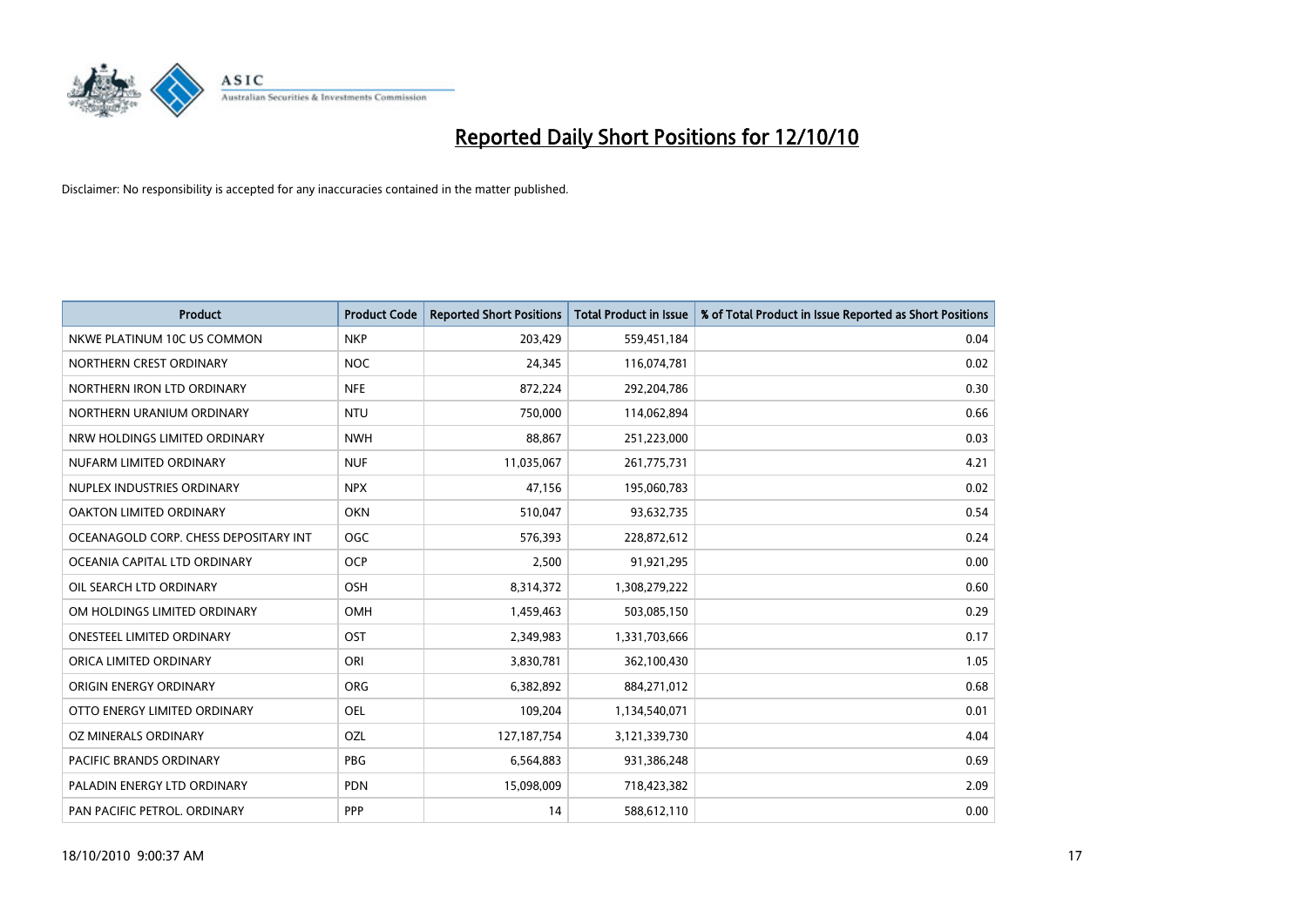

| <b>Product</b>                          | <b>Product Code</b> | <b>Reported Short Positions</b> | <b>Total Product in Issue</b> | % of Total Product in Issue Reported as Short Positions |
|-----------------------------------------|---------------------|---------------------------------|-------------------------------|---------------------------------------------------------|
| PANAUST LIMITED ORDINARY                | <b>PNA</b>          | 16,855,934                      | 2,954,376,819                 | 0.57                                                    |
| PANORAMIC RESOURCES ORDINARY            | PAN                 | 509,241                         | 205,587,842                   | 0.24                                                    |
| PAPERLINX LIMITED ORDINARY              | <b>PPX</b>          | 16,993,864                      | 603,580,761                   | 2.81                                                    |
| PAPERLINX SPS TRUST STEP UP PERP. PREF. | <b>PXUPA</b>        | 5,000                           | 2,850,000                     | 0.18                                                    |
| PATTIES FOODS LTD ORDINARY              | PFL                 |                                 | 138,908,853                   | 0.00                                                    |
| PEAK RESOURCES ORDINARY                 | <b>PEK</b>          | 430,000                         | 115,128,052                   | 0.38                                                    |
| PEET LIMITED ORDINARY                   | <b>PPC</b>          | 131,000                         | 300,681,486                   | 0.04                                                    |
| PENINSULA MINERALS ORDINARY             | <b>PEN</b>          | 5,000                           | 1,633,103,715                 | 0.00                                                    |
| PERILYA LIMITED ORDINARY                | PEM                 | 466,098                         | 526,075,563                   | 0.09                                                    |
| PERPETUAL LIMITED ORDINARY              | <b>PPT</b>          | 2,513,977                       | 43,692,215                    | 5.76                                                    |
| PERSEUS MINING LTD ORDINARY             | PRU                 | 308,383                         | 421,307,088                   | 0.07                                                    |
| PETSEC ENERGY ORDINARY                  | <b>PSA</b>          | 223,332                         | 231,283,622                   | 0.10                                                    |
| PHARMAXIS LTD ORDINARY                  | <b>PXS</b>          | 1,159,487                       | 225,764,934                   | 0.52                                                    |
| PHOTON GROUP LTD ORDINARY               | PGA                 | 250,510                         | 1,540,062,626                 | 0.02                                                    |
| PIKE RIVER COAL ORDINARY                | <b>PRC</b>          | 356,320                         | 405,301,433                   | 0.09                                                    |
| PLATINUM ASSET ORDINARY                 | <b>PTM</b>          | 3,947,701                       | 561,347,878                   | 0.69                                                    |
| PLATINUM AUSTRALIA ORDINARY             | <b>PLA</b>          | 5,197,437                       | 321,130,521                   | 1.60                                                    |
| PLATINUM CAPITAL LTD ORDINARY           | <b>PMC</b>          |                                 | 163,732,888                   | 0.00                                                    |
| PMP LIMITED ORDINARY                    | <b>PMP</b>          | 1,728,372                       | 335,338,483                   | 0.51                                                    |
| PORT BOUVARD LIMITED ORDINARY           | PBD                 | 6,754                           | 593,868,295                   | 0.00                                                    |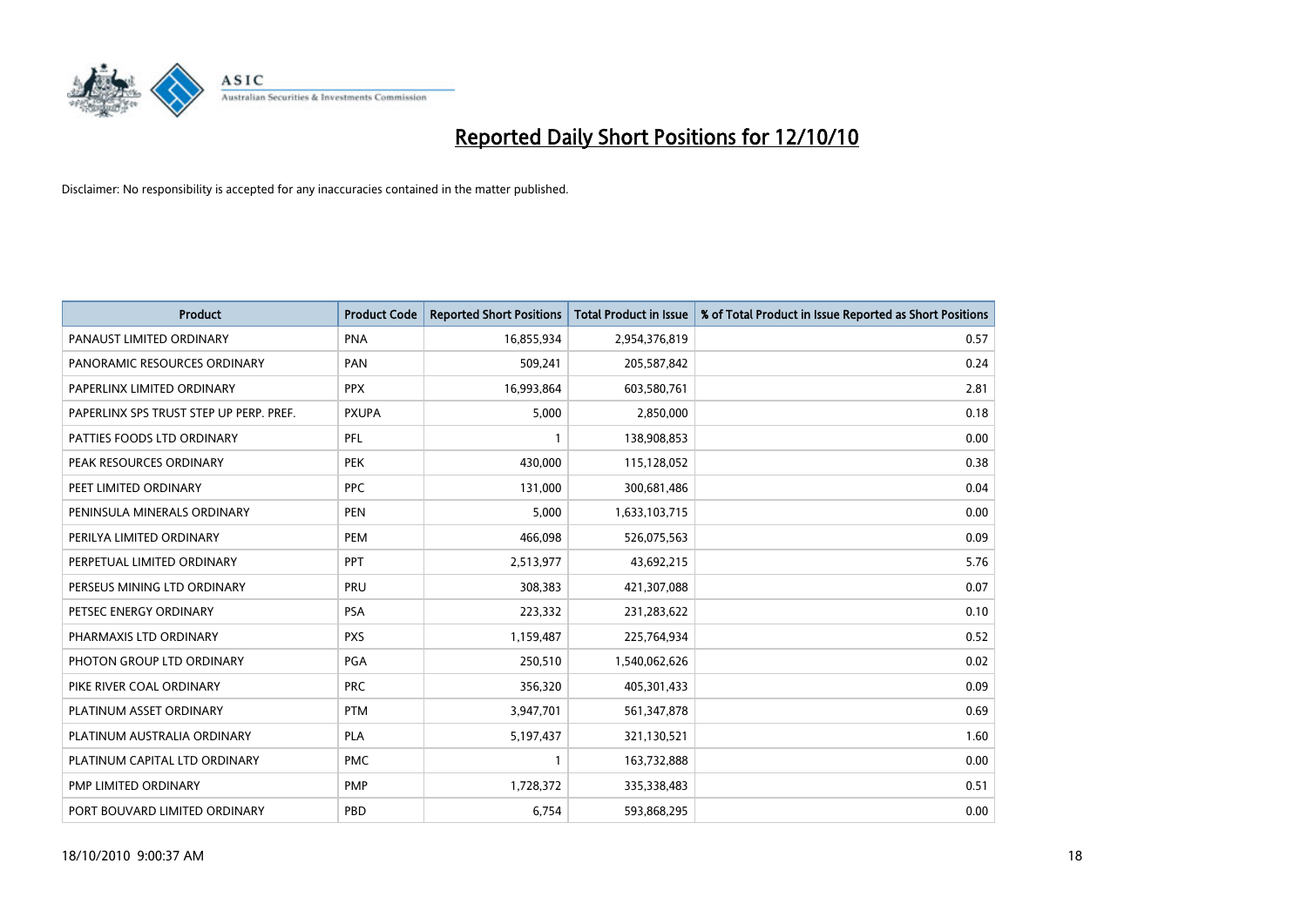

| <b>Product</b>                       | <b>Product Code</b> | <b>Reported Short Positions</b> | <b>Total Product in Issue</b> | % of Total Product in Issue Reported as Short Positions |
|--------------------------------------|---------------------|---------------------------------|-------------------------------|---------------------------------------------------------|
| PREMIER INVESTMENTS ORDINARY         | <b>PMV</b>          | 172,532                         | 155,030,045                   | 0.11                                                    |
| PRIMARY HEALTH CARE ORDINARY         | <b>PRY</b>          | 10,497,987                      | 491,484,342                   | 2.12                                                    |
| PRIME INFR GROUP. STAPLED SECURITIES | PIH                 | 256,622                         | 351,776,795                   | 0.07                                                    |
| PRIME MEDIA GRP LTD ORDINARY         | PRT                 | $\overline{2}$                  | 366,330,303                   | 0.00                                                    |
| PRIMEAG AUSTRALIA ORDINARY           | PAG                 | 311,454                         | 150,569,976                   | 0.21                                                    |
| PROGEN PHARMACEUTIC ORDINARY         | PGL                 | 151,596                         | 24,709,097                    | 0.61                                                    |
| PROGRAMMED ORDINARY                  | <b>PRG</b>          | 372,417                         | 118,169,908                   | 0.31                                                    |
| <b>PSIVIDA CORP CDI 1:1</b>          | <b>PVA</b>          | 6,878                           | 7,821,140                     | 0.09                                                    |
| <b>QANTAS AIRWAYS ORDINARY</b>       | QAN                 | 31,326,277                      | 2,265,123,620                 | 1.37                                                    |
| OBE INSURANCE GROUP ORDINARY         | OBE                 | 23,094,848                      | 1,051,600,529                 | 2.18                                                    |
| RAMELIUS RESOURCES ORDINARY          | <b>RMS</b>          | 37,248                          | 291,208,795                   | 0.01                                                    |
| RAMSAY HEALTH CARE ORDINARY          | <b>RHC</b>          | 2,051,928                       | 202,081,252                   | 1.00                                                    |
| RANGE RESOURCES LTD ORDINARY         | <b>RRS</b>          | 1,250,000                       | 1,162,167,306                 | 0.11                                                    |
| <b>RCR TOMLINSON ORDINARY</b>        | <b>RCR</b>          | 68,067                          | 131,985,172                   | 0.05                                                    |
| <b>REA GROUP ORDINARY</b>            | <b>REA</b>          | 55,855                          | 128,439,366                   | 0.04                                                    |
| RED FORK ENERGY ORDINARY             | <b>RFE</b>          | 7,696                           | 139,535,000                   | 0.01                                                    |
| REDFLEX HOLDINGS ORDINARY            | <b>RDF</b>          | 2,045                           | 110,010,757                   | 0.00                                                    |
| REED RESOURCES LTD ORDINARY          | <b>RDR</b>          | 268,205                         | 192,271,768                   | 0.14                                                    |
| <b>REGIS RESOURCES ORDINARY</b>      | <b>RRL</b>          | 376,370                         | 423,878,034                   | 0.08                                                    |
| RESMED INC CDI 10:1                  | <b>RMD</b>          | 2.928.743                       | 1,516,163,980                 | 0.19                                                    |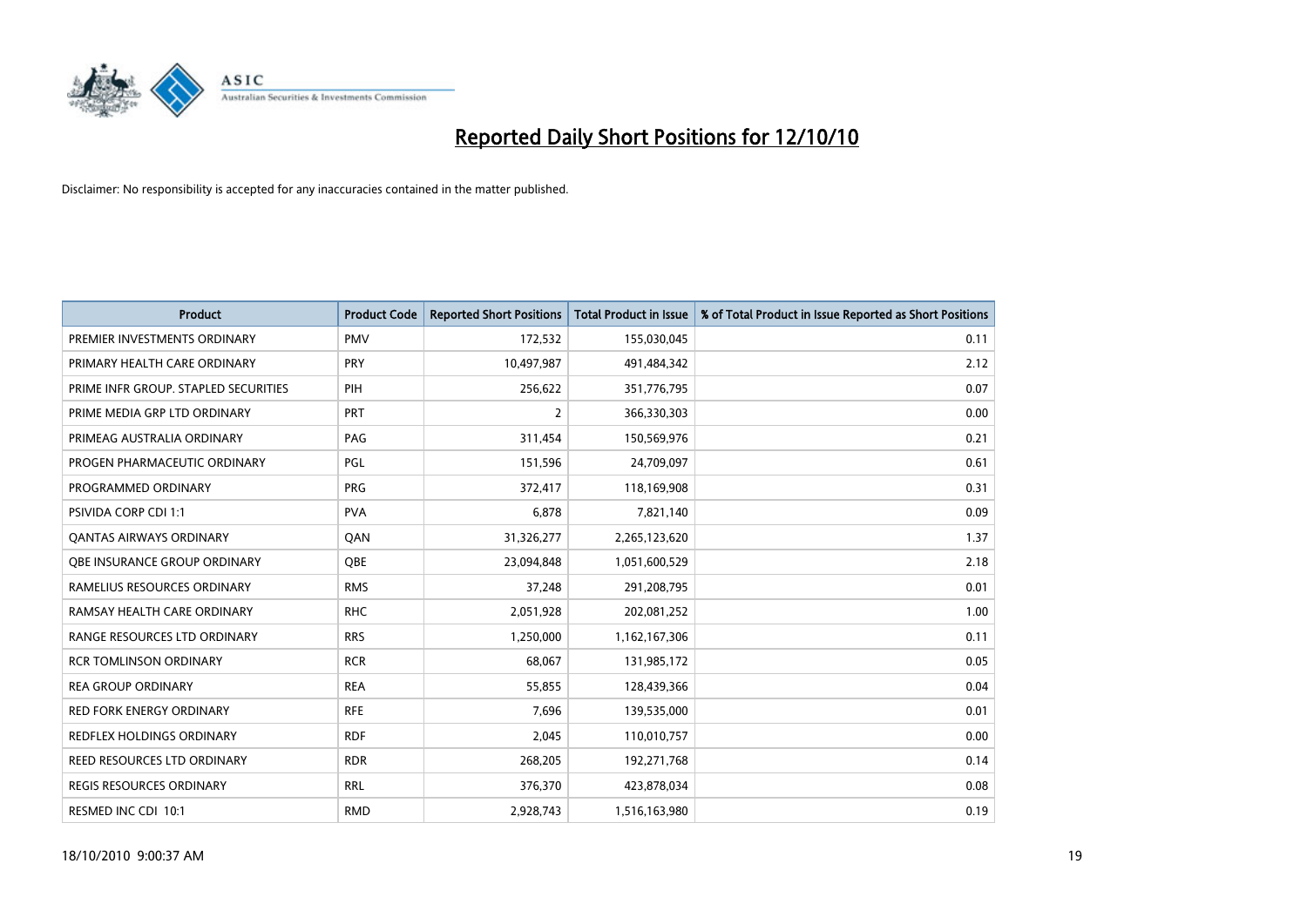

| <b>Product</b>                     | <b>Product Code</b> | <b>Reported Short Positions</b> | <b>Total Product in Issue</b> | % of Total Product in Issue Reported as Short Positions |
|------------------------------------|---------------------|---------------------------------|-------------------------------|---------------------------------------------------------|
| <b>RESOLUTE MINING ORDINARY</b>    | <b>RSG</b>          | 1,084,169                       | 451,380,935                   | 0.24                                                    |
| RESOURCE GENERATION ORDINARY       | <b>RES</b>          | 157,911                         | 182,680,530                   | 0.09                                                    |
| REVERSE CORP LIMITED ORDINARY      | <b>REF</b>          | 25,141                          | 92,382,175                    | 0.03                                                    |
| REX MINERALS LIMITED ORDINARY      | <b>RXM</b>          | 14,778                          | 115,199,460                   | 0.01                                                    |
| <b>RHG LIMITED ORDINARY</b>        | <b>RHG</b>          | 13,020                          | 318,745,978                   | 0.00                                                    |
| <b>RIDLEY CORPORATION ORDINARY</b> | <b>RIC</b>          | 64,429                          | 307,817,071                   | 0.02                                                    |
| RIO TINTO LIMITED ORDINARY         | <b>RIO</b>          | 22,312,230                      | 606,831,240                   | 3.65                                                    |
| RIVERCITY MOTORWAY STAPLED         | <b>RCY</b>          | 299,192                         | 957,010,115                   | 0.03                                                    |
| RIVERSDALE MINING ORDINARY         | <b>RIV</b>          | 462,351                         | 236,033,688                   | 0.19                                                    |
| ROC OIL COMPANY ORDINARY           | <b>ROC</b>          | 4,691,342                       | 713,154,560                   | 0.65                                                    |
| SAI GLOBAL LIMITED ORDINARY        | SAI                 | 49,528                          | 197,847,390                   | 0.02                                                    |
| SALMAT LIMITED ORDINARY            | <b>SLM</b>          | 63,353                          | 159,134,483                   | 0.04                                                    |
| SAMSON OIL & GAS LTD ORDINARY      | <b>SSN</b>          | 352,000                         | 1,663,929,592                 | 0.02                                                    |
| SANDFIRE RESOURCES ORDINARY        | <b>SFR</b>          | 110,291                         | 131,734,760                   | 0.07                                                    |
| <b>SANTOS LTD ORDINARY</b>         | <b>STO</b>          | 4,257,869                       | 834,019,875                   | 0.49                                                    |
| SARACEN MINERAL ORDINARY           | <b>SAR</b>          | 173,187                         | 491,984,749                   | 0.03                                                    |
| SEDGMAN LIMITED ORDINARY           | <b>SDM</b>          | 366,456                         | 207,997,898                   | 0.17                                                    |
| SEEK LIMITED ORDINARY              | <b>SEK</b>          | 3,959,776                       | 336,584,488                   | 1.16                                                    |
| SELECT HARVESTS ORDINARY           | SHV                 | 1,700                           | 55,667,043                    | 0.00                                                    |
| SENETAS CORPORATION ORDINARY       | <b>SEN</b>          | 756,999                         | 461,522,263                   | 0.16                                                    |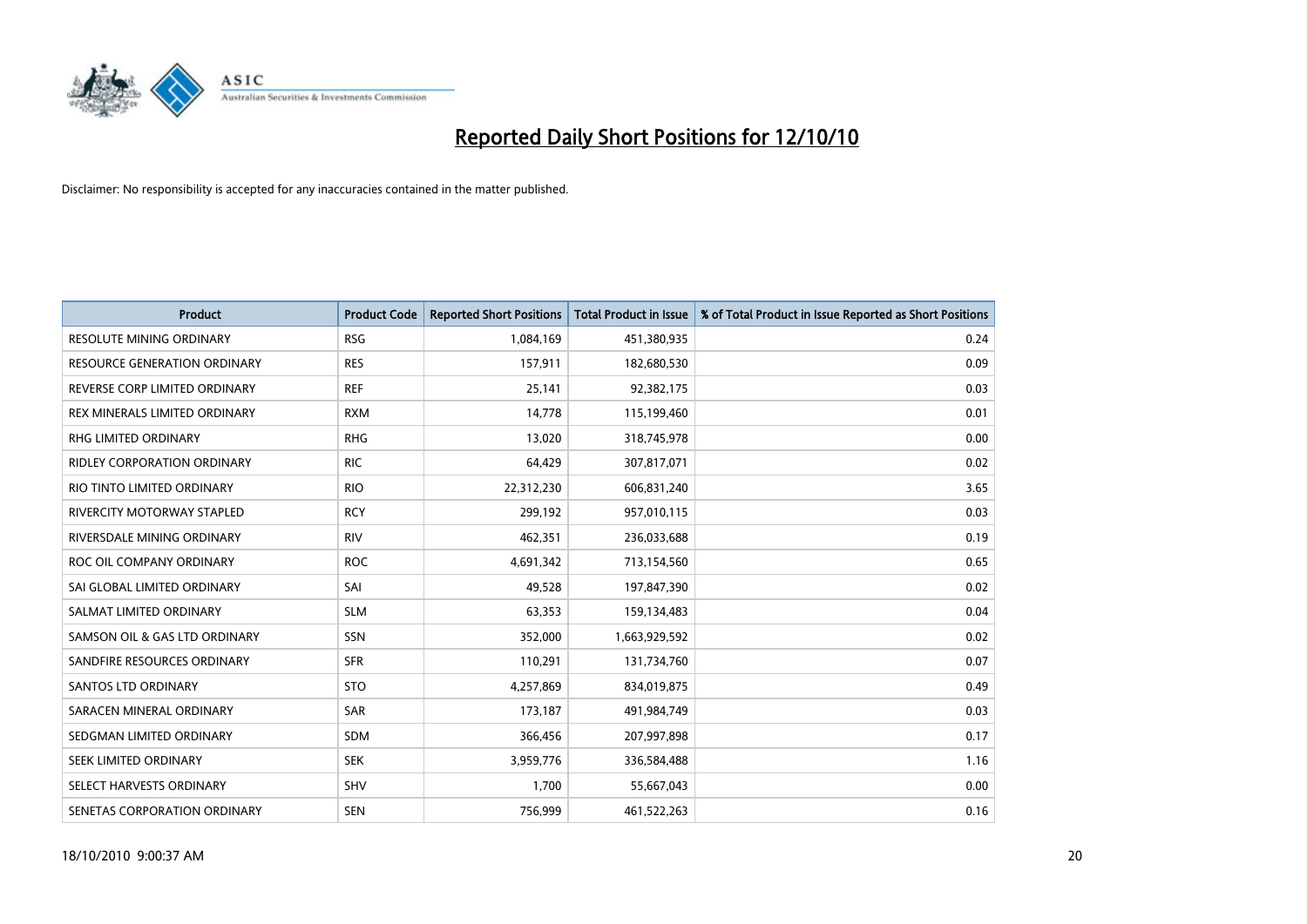

| <b>Product</b>                           | <b>Product Code</b> | <b>Reported Short Positions</b> | <b>Total Product in Issue</b> | % of Total Product in Issue Reported as Short Positions |
|------------------------------------------|---------------------|---------------------------------|-------------------------------|---------------------------------------------------------|
| SERVCORP LIMITED ORDINARY                | SRV                 | 104,655                         | 98,440,807                    | 0.10                                                    |
| SERVICE STREAM ORDINARY                  | <b>SSM</b>          | 344,663                         | 283,418,867                   | 0.12                                                    |
| SEVEN GROUP HOLDINGS ORDINARY            | <b>SVW</b>          | 824,128                         | 305,410,281                   | 0.27                                                    |
| SIGMA PHARMACEUTICAL ORDINARY            | SIP                 | 8,704,784                       | 1,178,626,572                 | 0.72                                                    |
| SILEX SYSTEMS ORDINARY                   | <b>SLX</b>          | 194,359                         | 149,506,391                   | 0.12                                                    |
| SILVER LAKE RESOURCE ORDINARY            | <b>SLR</b>          | 55,366                          | 178,757,838                   | 0.02                                                    |
| SIMS METAL MGMT LTD ORDINARY             | SGM                 | 2,559,336                       | 203,993,432                   | 1.28                                                    |
| SINGAPORE TELECOMM. CHESS DEPOSITARY INT | SGT                 | 3,300,167                       | 389,173,075                   | 0.84                                                    |
| SKILLED GROUP LTD ORDINARY               | <b>SKE</b>          | 94,257                          | 190,738,408                   | 0.04                                                    |
| SKY CITY ENTERTAIN, ORDINARY             | <b>SKC</b>          | 11,954,591                      | 575,114,687                   | 2.08                                                    |
| SKY NETWORK ORDINARY                     | <b>SKT</b>          | 1,269,140                       | 389,139,785                   | 0.33                                                    |
| SMS MANAGEMENT, ORDINARY                 | <b>SMX</b>          | 55,070                          | 67,182,500                    | 0.08                                                    |
| SONIC HEALTHCARE ORDINARY                | <b>SHL</b>          | 4,619,053                       | 388,429,875                   | 1.18                                                    |
| SOUL PATTINSON (W.H) ORDINARY            | SOL                 | 757                             | 238,640,580                   | 0.00                                                    |
| SP AUSNET STAPLED SECURITIES             | SPN                 | 6,939,932                       | 2,748,353,504                 | 0.23                                                    |
| SPARK INFRASTRUCTURE STAPLED SECURITIES  | SKI                 | 24,355,657                      | 1,209,239,300                 | 2.01                                                    |
| SPDR 200 FUND ETF UNITS                  | STW                 | 8                               | 57,228,081                    | 0.00                                                    |
| SPECIALTY FASHION ORDINARY               | SFH                 | 1,637,374                       | 190,964,693                   | 0.86                                                    |
| SPOTLESS GROUP LTD ORDINARY              | <b>SPT</b>          | 1,209,614                       | 259,309,656                   | 0.46                                                    |
| ST BARBARA LIMITED ORDINARY              | <b>SBM</b>          | 28,976,886                      | 1,953,668,407                 | 1.48                                                    |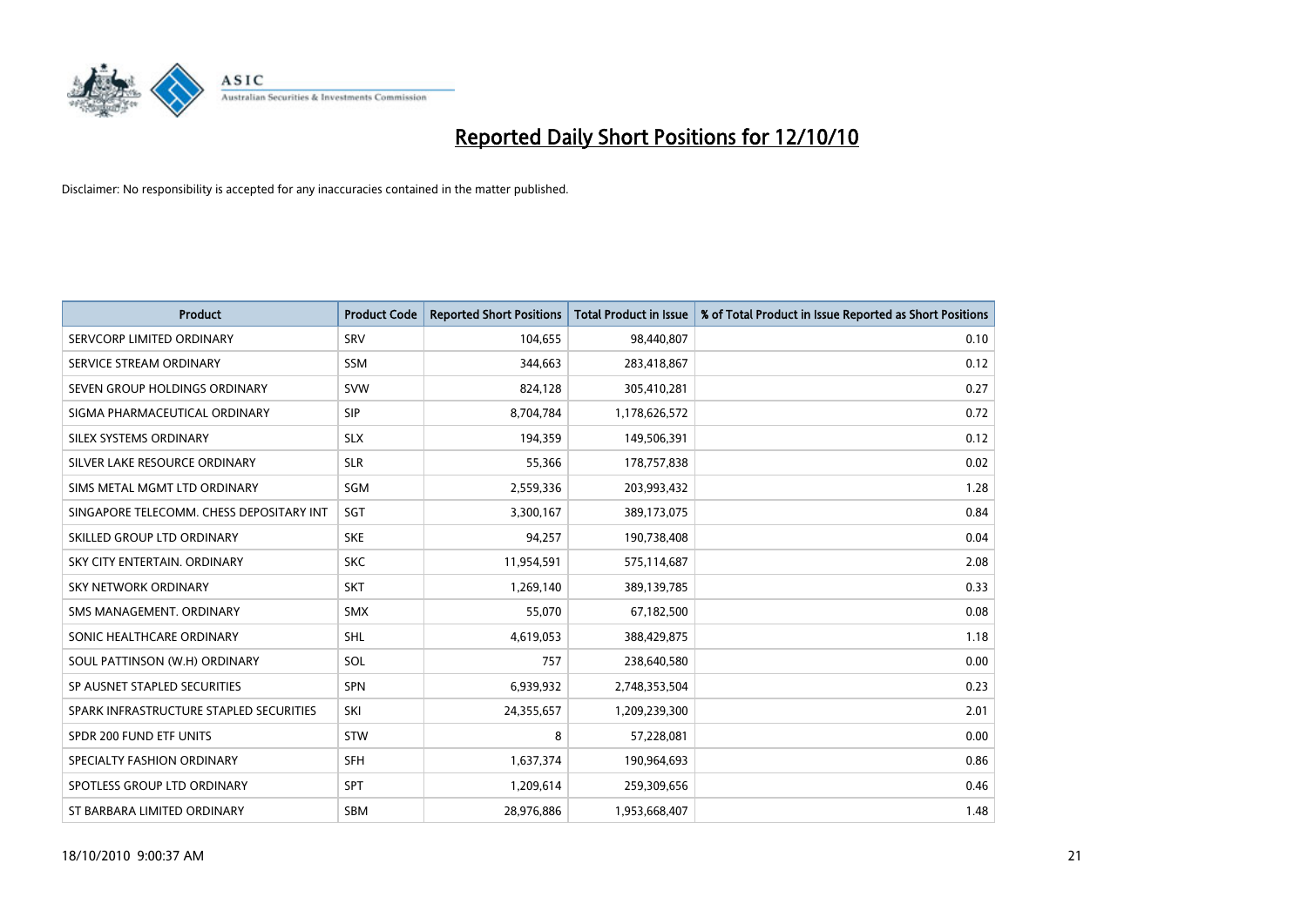

| <b>Product</b>                      | <b>Product Code</b> | <b>Reported Short Positions</b> | <b>Total Product in Issue</b> | % of Total Product in Issue Reported as Short Positions |
|-------------------------------------|---------------------|---------------------------------|-------------------------------|---------------------------------------------------------|
| STAGING CONNECTIONS ORDINARY        | <b>STG</b>          | 2,917,189                       | 783,175,134                   | 0.37                                                    |
| STANMORE COAL LTD ORDINARY          | <b>SMR</b>          | 19,596                          | 54,346,234                    | 0.04                                                    |
| STH AMERICAN COR LTD ORDINARY       | SAY                 | 9,200                           | 233,651,371                   | 0.00                                                    |
| STHN CROSS MEDIA ORDINARY           | <b>SXL</b>          | 161,870                         | 378,827,750                   | 0.04                                                    |
| STOCKLAND UNITS/ORD STAPLED         | SGP                 | 12,475,647                      | 2,383,036,717                 | 0.50                                                    |
| STRAITS RESOURCES ORDINARY          | SRL                 | 4,944,202                       | 255,203,613                   | 1.93                                                    |
| <b>STW COMMUNICATIONS ORDINARY</b>  | SGN                 | 198,020                         | 364,310,964                   | 0.05                                                    |
| SUNCORP-METWAY, ORDINARY            | <b>SUN</b>          | 5,113,237                       | 1,281,390,524                 | 0.39                                                    |
| SUNDANCE RESOURCES ORDINARY         | <b>SDL</b>          | 15,391,106                      | 2,709,995,932                 | 0.56                                                    |
| SUNLAND GROUP LTD ORDINARY          | <b>SDG</b>          | 72,908                          | 251,107,692                   | 0.03                                                    |
| SUPER CHEAP AUTO GRP ORDINARY       | <b>SUL</b>          | 272,067                         | 127,890,079                   | 0.21                                                    |
| <b>SWICK MINING ORDINARY</b>        | <b>SWK</b>          | 1,548                           | 236,724,970                   | 0.00                                                    |
| SYMEX HOLDINGS ORDINARY             | <b>SYM</b>          | 6,633                           | 125,037,628                   | 0.01                                                    |
| TABCORP HOLDINGS LTD ORDINARY       | <b>TAH</b>          | 7,226,990                       | 616,489,466                   | 1.15                                                    |
| <b>TALENT2 INTERNATION ORDINARY</b> | <b>TWO</b>          | 7                               | 141,271,875                   | 0.00                                                    |
| TAP OIL LIMITED ORDINARY            | <b>TAP</b>          | 13,802                          | 156,485,921                   | 0.01                                                    |
| TASSAL GROUP LIMITED ORDINARY       | <b>TGR</b>          | 3,077,891                       | 144,197,882                   | 2.13                                                    |
| TATTS GROUP LTD ORDINARY            | <b>TTS</b>          | 6,028,242                       | 1,300,888,465                 | 0.46                                                    |
| TELECOM CORPORATION ORDINARY        | <b>TEL</b>          | 31,598,683                      | 1,924,367,932                 | 1.63                                                    |
| TELSTRA CORPORATION, ORDINARY       | <b>TLS</b>          | 11,791,391                      | 12,443,074,357                | 0.09                                                    |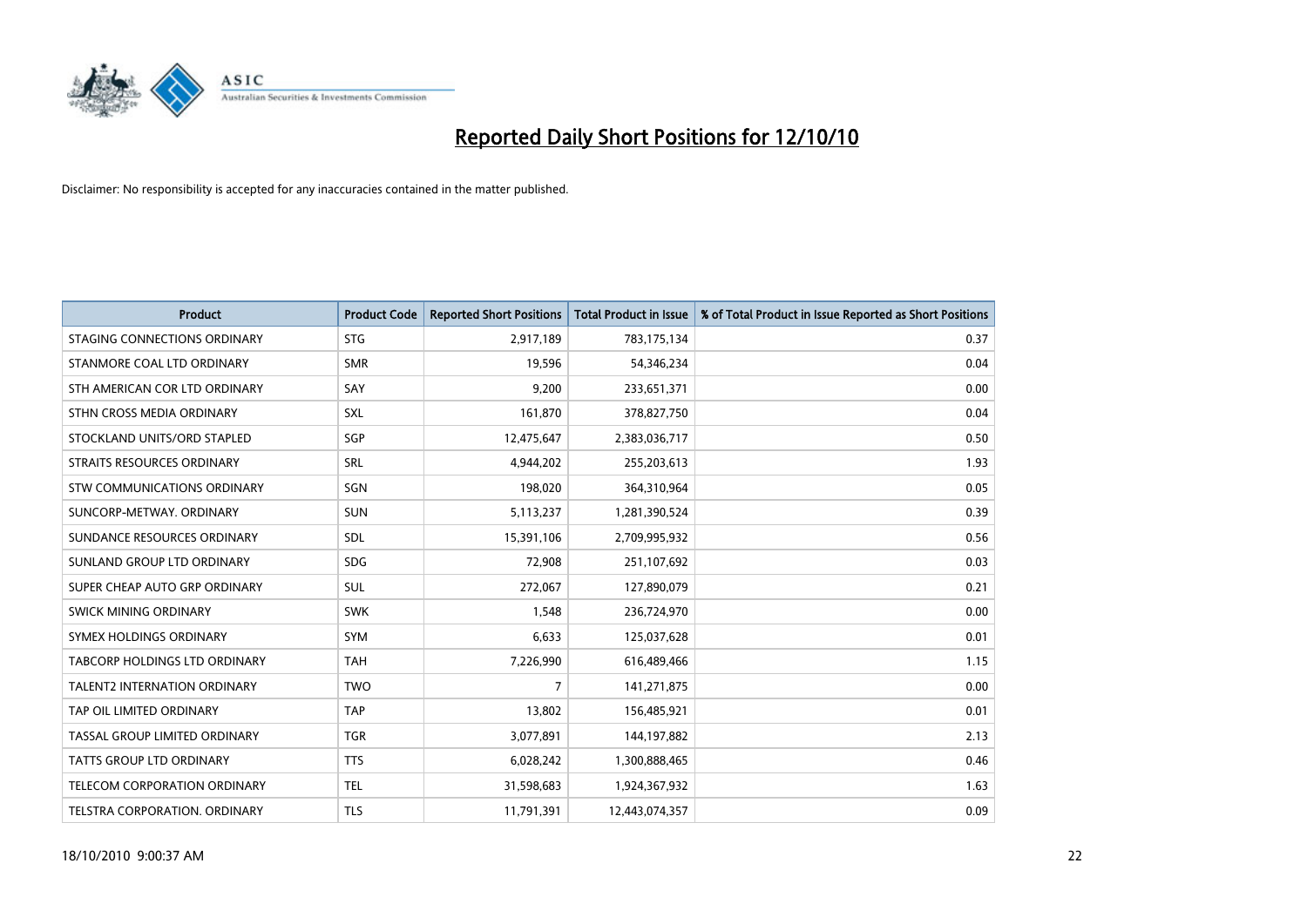

| <b>Product</b>                          | <b>Product Code</b> | <b>Reported Short Positions</b> | Total Product in Issue | % of Total Product in Issue Reported as Short Positions |
|-----------------------------------------|---------------------|---------------------------------|------------------------|---------------------------------------------------------|
| TEN NETWORK HOLDINGS ORDINARY           | <b>TEN</b>          | 2,855,560                       | 1,045,236,720          | 0.28                                                    |
| TFS CORPORATION LTD ORDINARY            | <b>TFC</b>          | 63,054                          | 227,360,909            | 0.02                                                    |
| THE REJECT SHOP ORDINARY                | <b>TRS</b>          | 24,310                          | 26,033,570             | 0.09                                                    |
| THOR MINING PLC CHESS DEPOSITARY        | <b>THR</b>          | 2,307                           | 239,814,715            | 0.00                                                    |
| THORN GROUP LIMITED ORDINARY            | <b>TGA</b>          | 2,360                           | 129,459,770            | 0.00                                                    |
| THUNDELARRA EXPLOR, ORDINARY            | <b>THX</b>          | 3,262                           | 151,128,481            | 0.00                                                    |
| TIMBERCORP LIMITED ORDINARY             | <b>TIM</b>          | 1,171,620                       | 352,071,429            | 0.33                                                    |
| <b>TISHMAN SPEYER UNITS</b>             | <b>TSO</b>          | 50,674                          | 338,440,904            | 0.01                                                    |
| <b>TISSUE THERAPIES ORDINARY</b>        | <b>TIS</b>          | 10,000                          | 138,201,447            | 0.01                                                    |
| TNG LIMITED ORDINARY                    | <b>TNG</b>          | 4,321                           | 258,055,076            | 0.00                                                    |
| TOLL HOLDINGS LTD ORDINARY              | <b>TOL</b>          | 14,884,409                      | 702,867,609            | 2.10                                                    |
| TORO ENERGY LIMITED ORDINARY            | <b>TOE</b>          | 35,404                          | 964,936,676            | 0.00                                                    |
| <b>TOWER AUSTRALIA ORDINARY</b>         | <b>TAL</b>          | 1.446.405                       | 415,928,881            | 0.34                                                    |
| <b>TOWER LIMITED ORDINARY</b>           | <b>TWR</b>          | 689.519                         | 260,631,787            | 0.26                                                    |
| TOX FREE SOLUTIONS ORDINARY             | <b>TOX</b>          | 102,060                         | 91,765,500             | 0.10                                                    |
| TPG TELECOM LIMITED ORDINARY            | <b>TPM</b>          | 1,094,848                       | 767,849,104            | 0.13                                                    |
| TRANSFIELD SERV INFR STAPLED SECURITIES | <b>TSI</b>          | 209,212                         | 434,862,971            | 0.05                                                    |
| TRANSFIELD SERVICES ORDINARY            | <b>TSE</b>          | 2,752,599                       | 441,350,229            | 0.61                                                    |
| TRANSPACIFIC INDUST, ORDINARY           | <b>TPI</b>          | 14,489,231                      | 960,638,735            | 1.50                                                    |
| TRANSURBAN GROUP TRIPLE STAPLED SEC.    | <b>TCL</b>          | 7,361,494                       | 1,441,290,633          | 0.48                                                    |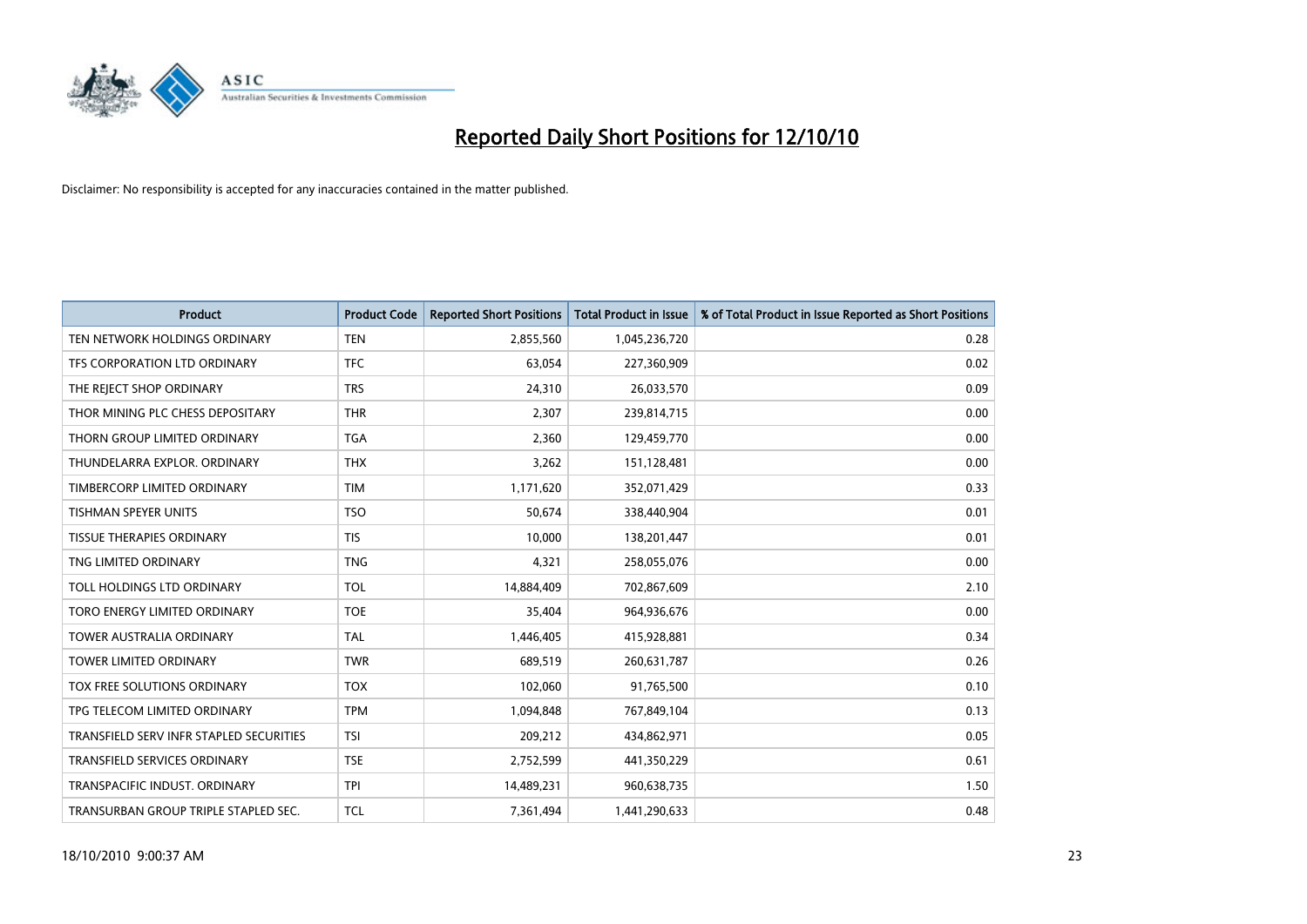

| <b>Product</b>                            | <b>Product Code</b> | <b>Reported Short Positions</b> | <b>Total Product in Issue</b> | % of Total Product in Issue Reported as Short Positions |
|-------------------------------------------|---------------------|---------------------------------|-------------------------------|---------------------------------------------------------|
| <b>TREASURY GROUP ORDINARY</b>            | <b>TRG</b>          | 180                             | 23,070,755                    | 0.00                                                    |
| TRINITY GROUP STAPLED SECURITIES          | <b>TCO</b>          | 3,419                           | 231,701,539                   | 0.00                                                    |
| TROY RESOURCES NL ORDINARY                | <b>TRY</b>          | 35,189                          | 87,474,323                    | 0.04                                                    |
| UGL LIMITED ORDINARY                      | UGL                 | 4,374,224                       | 165,928,705                   | 2.61                                                    |
| UNILIFE CORPORATION CDI 6:1               | <b>UNS</b>          | 61,505                          | 241,158,714                   | 0.02                                                    |
| UXC LIMITED ORDINARY                      | <b>UXC</b>          | 678,611                         | 305,789,718                   | 0.22                                                    |
| VALAD PROPERTY GROUP STAPLED US PROHIBIT. | <b>VPG</b>          | 4,330,465                       | 2,302,129,263                 | 0.18                                                    |
| VDM GROUP LIMITED ORDINARY                | <b>VMG</b>          | 11,116                          | 195,613,088                   | 0.01                                                    |
| <b>VENTURE MINERALS ORDINARY</b>          | <b>VMS</b>          | 6,500                           | 168, 163, 334                 | 0.00                                                    |
| <b>VILLAGE ROADSHOW LTD ORDINARY</b>      | <b>VRL</b>          | 682                             | 114,217,649                   | 0.00                                                    |
| VILLAGE ROADSHOW LTD 'A' CLASS PREFERENCE | <b>VRLPA</b>        | 19,559                          | 52,235,451                    | 0.04                                                    |
| <b>VIRGIN BLUE HOLDINGS ORDINARY</b>      | <b>VBA</b>          | 20,616,809                      | 2,209,126,568                 | 0.94                                                    |
| VISION GROUP HLDGS ORDINARY               | <b>VGH</b>          | 78,000                          | 72,671,765                    | 0.11                                                    |
| <b>VITA GROUP LTD ORDINARY</b>            | <b>VTG</b>          | 75,190                          | 142,499,800                   | 0.05                                                    |
| VITERRA INC CDI 1:1                       | <b>VTA</b>          | 75,659                          | 68,629,939                    | 0.11                                                    |
| <b>WAREHOUSE GROUP ORDINARY</b>           | <b>WHS</b>          | 302,724                         | 311,195,868                   | 0.10                                                    |
| WATPAC LIMITED ORDINARY                   | <b>WTP</b>          | 7,535                           | 183,341,382                   | 0.00                                                    |
| WDS LIMITED ORDINARY                      | <b>WDS</b>          | 23,203                          | 143,107,458                   | 0.02                                                    |
| <b>WEBJET LIMITED ORDINARY</b>            | WEB                 | 106,080                         | 77,061,278                    | 0.14                                                    |
| WESFARMERS LIMITED ORDINARY               | <b>WES</b>          | 21,965,913                      | 1,005,175,944                 | 2.16                                                    |